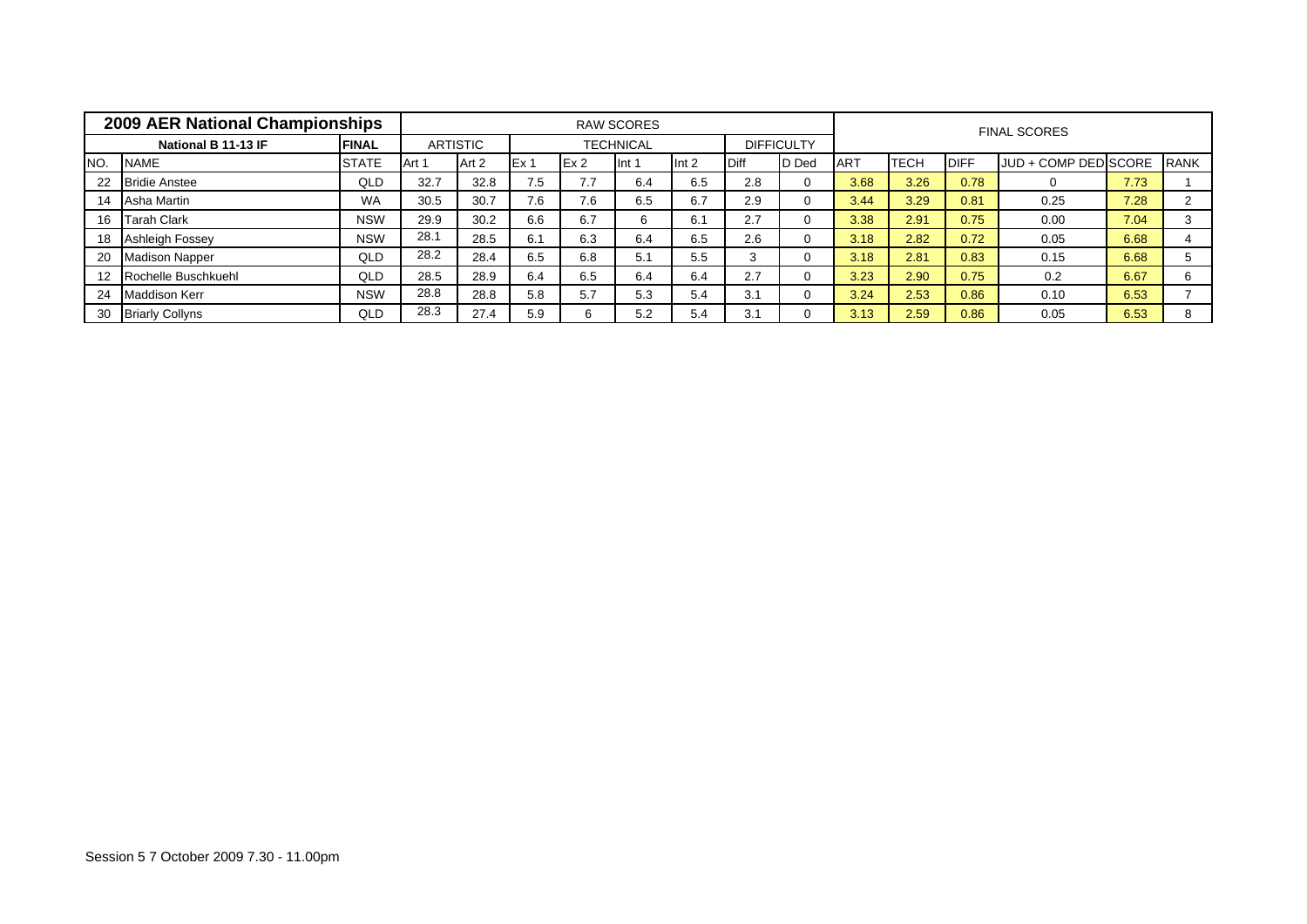|      | 2009 AER National Championships     |               |        |                 |     |                  | RAW SCORES |                  |              |                   |                 |             |              |                       |      |              |
|------|-------------------------------------|---------------|--------|-----------------|-----|------------------|------------|------------------|--------------|-------------------|-----------------|-------------|--------------|-----------------------|------|--------------|
|      | National B 11-13 Pair               | <b>IFINAL</b> |        | <b>ARTISTIC</b> |     |                  | TECHNICAL  |                  |              | <b>DIFFICULTY</b> |                 |             |              | <b>FINAL SCORES</b>   |      |              |
| INO. | <b>NAME</b>                         | <b>STATE</b>  | LArt 1 | Art 2           |     | IEx <sub>2</sub> | llnt 1     | Int <sub>2</sub> | <b>IDiff</b> | <b>ID</b> Ded     | AR <sup>-</sup> | <b>TECH</b> | <b>IDIFF</b> | JJUD + COMP DEDISCORE |      | <b>IRANK</b> |
| 109  | Amy Morrison<br>Rochelle Buschkuehl | QLD           | 29     | 29              | 6.4 |                  | 6.1        | 6.2              | 2.5          |                   | 3.26            | 2.78        | 0.69         | 0.15                  | 6.59 |              |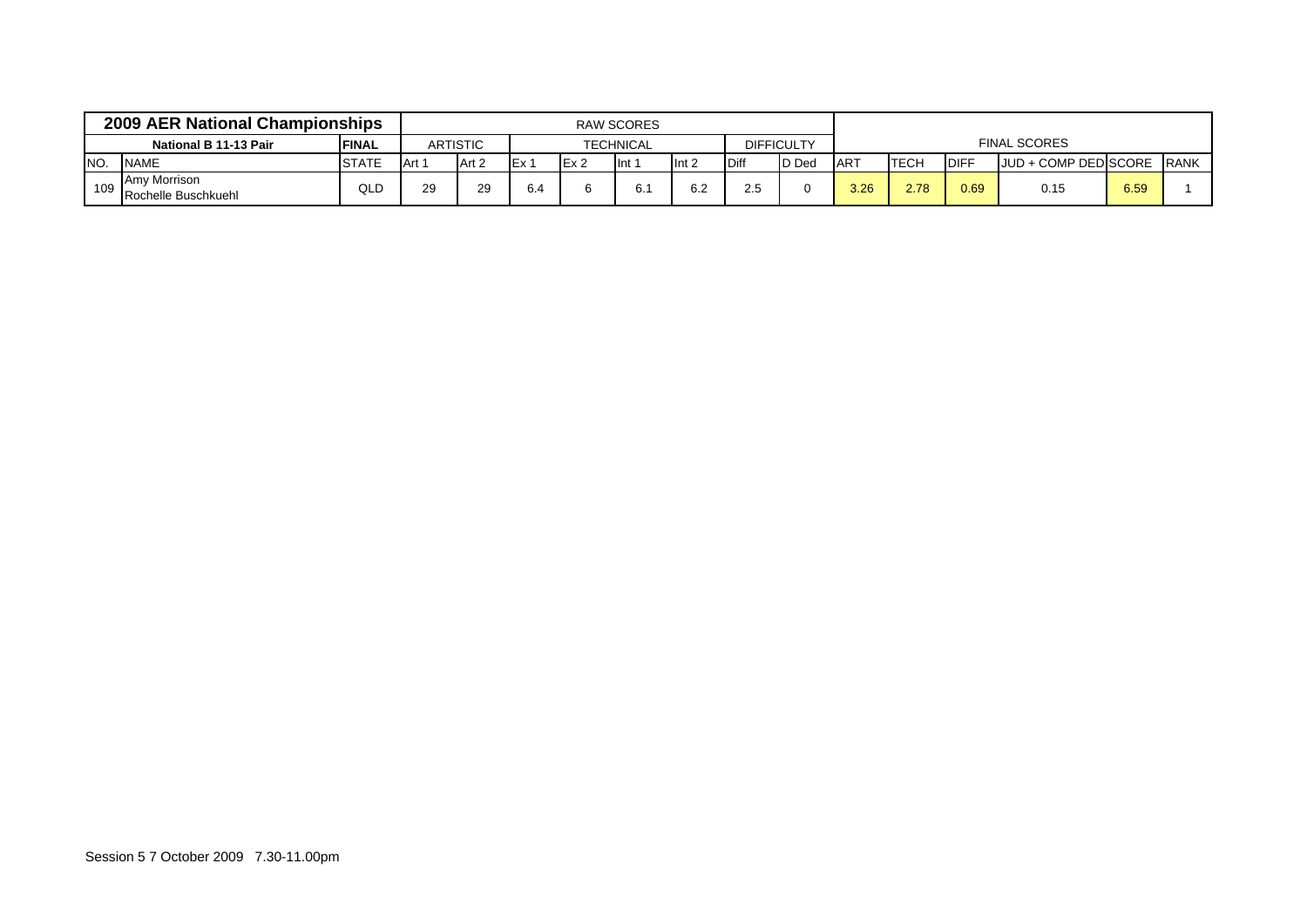|     | 2009 AER National Championships |              |       |                 |       |     | <b>RAW SCORES</b> |                  |             |                   |             |             |             | <b>FINAL SCORES</b>  |      |             |
|-----|---------------------------------|--------------|-------|-----------------|-------|-----|-------------------|------------------|-------------|-------------------|-------------|-------------|-------------|----------------------|------|-------------|
|     | National B 14-17 IF             | <b>FINAL</b> |       | <b>ARTISTIC</b> |       |     | <b>TECHNICAL</b>  |                  |             | <b>DIFFICULTY</b> |             |             |             |                      |      |             |
| NO. | <b>NAME</b>                     | <b>STATE</b> | Art 1 | Art 2           | IEx 1 | Ex2 | llnt 1            | Int <sub>2</sub> | <b>Diff</b> | D Ded             | <b>IART</b> | <b>TECH</b> | <b>DIFF</b> | JUD + COMP DED SCORE |      | <b>RANK</b> |
| 52  | Emma Thompson                   | <b>WA</b>    | 34.1  | 34.3            | 7.2   | 7.3 | 7.2               | 7.3              | 3.4         | 0                 | 3.85        | 3.26        | 0.94        | 0.05                 | 8.00 |             |
| 62  | Krichelle Gilmour               | QLD          | 32.8  | 32.9            | 7.5   | 7.5 | 7.3               | 7.2              | 3.4         | $\Omega$          | 3.70        | 3.34        | 0.94        | 0.15                 | 7.83 |             |
| 46  | <b>Bronte Bateup</b>            | QLD          | 31.7  | 31.3            | 6.5   | 6.7 | 7.2               | 7.2              | 3.3         | $\Omega$          | 3.54        | 3.05        | 0.92        | 0.05                 | 7.46 |             |
| 40  | Kirsten Quain                   | <b>WA</b>    | 31.2  | 32.1            | 7.1   | 7.2 |                   |                  | 2.8         | 0                 | 3.56        | 3.20        | 0.78        | 0.15                 | 7.39 |             |
| 58  | Isabella Vizec                  | <b>VIC</b>   | 31.1  | 31.3            | 6.8   | 6.6 | 6.6               | 6.5              | 2.8         | $\Omega$          | 3.51        | 2.99        | 0.78        | 0.10                 | 7.18 |             |
| 34  | Sarah Carter                    | QLD          | 31    | 30.7            | 6.1   | 6.3 | 7.1               |                  | 3.2         | $\Omega$          | 3.47        | 2.90        | 0.89        | 0.15                 | 7.11 | 6           |
| 63  | <b>Eliza Fairlie</b>            | QLD          | 29.7  | 30              | 6.4   | 6.3 | 6.6               | 6.5              | 3.1         | $\Omega$          | 3.36        | 2.88        | 0.86        | 0.00                 | 7.10 |             |
| 38  | <b>Kristina Hardner</b>         | <b>VIC</b>   | 31    | 31.3            | 6.4   |     | 7.1               |                  | 2.3         | $\Omega$          | 3.50        | 2.90        | 0.64        | 0.00                 | 7.05 | 8           |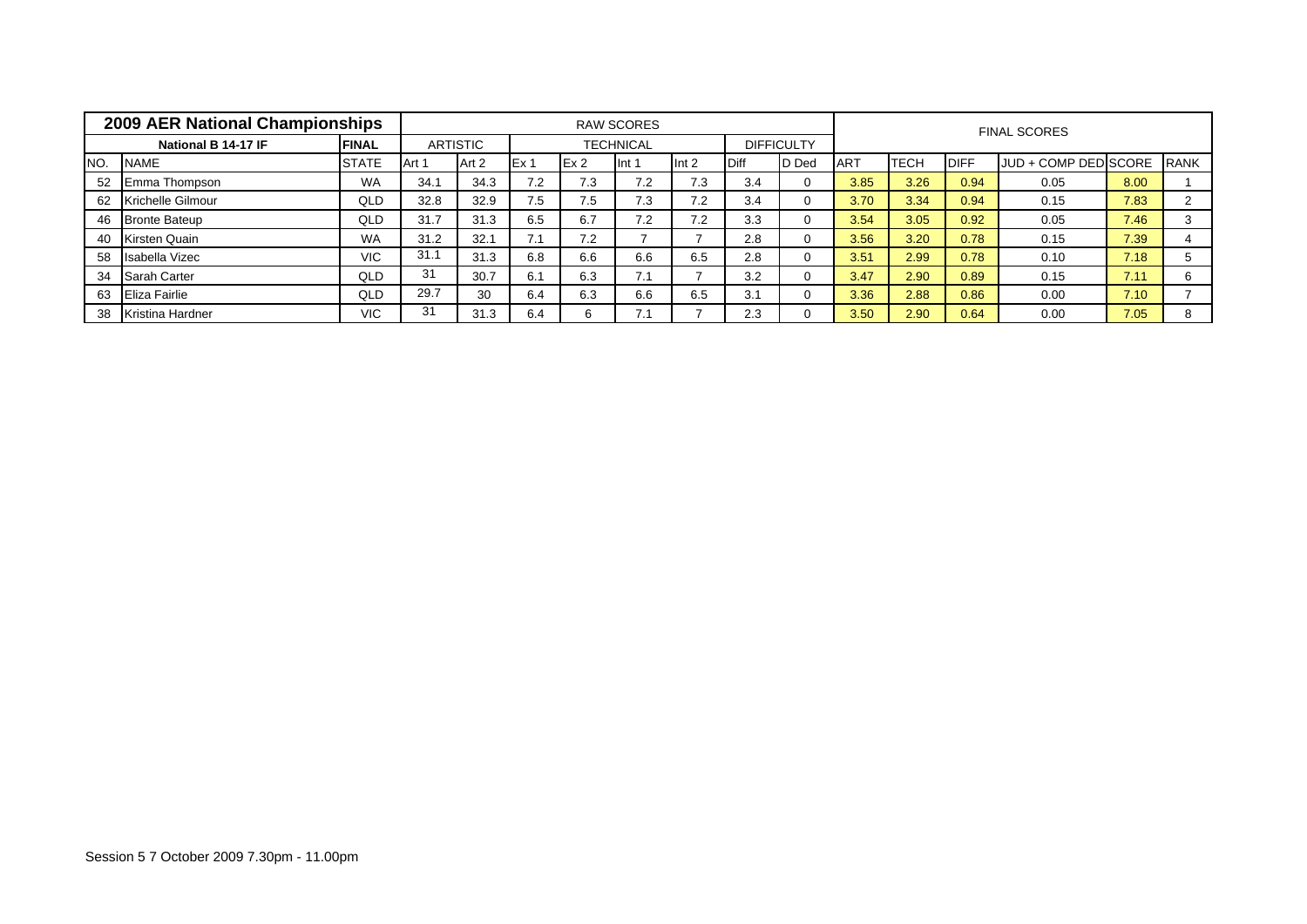|     | 2009 AER National Championships             |              |       |                 |      |                 | <b>RAW SCORES</b> |       |      |                   |            |      |             |                      |      |             |
|-----|---------------------------------------------|--------------|-------|-----------------|------|-----------------|-------------------|-------|------|-------------------|------------|------|-------------|----------------------|------|-------------|
|     | National B 14-17 Pair                       | <b>FINAL</b> |       | <b>ARTISTIC</b> |      |                 | <b>TECHNICAL</b>  |       |      | <b>DIFFICULTY</b> |            |      |             | <b>FINAL SCORES</b>  |      |             |
| NO. | <b>NAME</b>                                 | <b>STATE</b> | Art 1 | Art 2           | Ex 1 | Ex <sub>2</sub> | Int 1             | Int 2 | Diff | <b>D</b> Ded      | <b>ART</b> | TECH | <b>DIFF</b> | JUD + COMP DED SCORE |      | <b>RANK</b> |
| 81  | <b>Eliza Quinert</b><br>Chiara Ardi         | <b>VIC</b>   | 32.5  | 32.8            |      |                 | 6.8               | 6.7   | 2.8  | 0                 | 3.67       | 3.12 | 0.78        | 0.00                 | 7.57 |             |
| 85  | Kaitlyn Duignan<br><b>Emily Beal</b>        | QLD          | 30.2  | 30.1            | 6.8  | 6.6             | 6.4               | 6.5   | 2.6  | 0                 | 3.39       | 2.98 | 0.72        | 0.30                 | 6.80 |             |
| 83  | Kristina Hardner<br><b>Hayley Maginness</b> | <b>VIC</b>   | 28.9  | 28.6            | 5.5  | 5.7             | 6.5               | 6.7   | 1.9  | 0                 | 3.23       | 2.66 | 0.53        | 0.25                 | 6.17 |             |
| 87  | <b>Tamsin Cash</b><br>Jordan Tickner        | QLD          | 28.7  | 28.9            | 5.3  | 5.4             | 5.2               | 5.3   | 2.2  | 0                 | 3.24       | 2.39 | 0.61        | 0.25                 | 6.00 |             |
| 89  | <b>Hailee Speck</b><br>Darcy Dwyer          | QLD          | 27    | 26.6            | 4.9  | 4.7             | <sub>5</sub>      | 5     | 2.2  | 0                 | 3.02       | 2.19 | 0.61        | 0.35                 | 5.46 |             |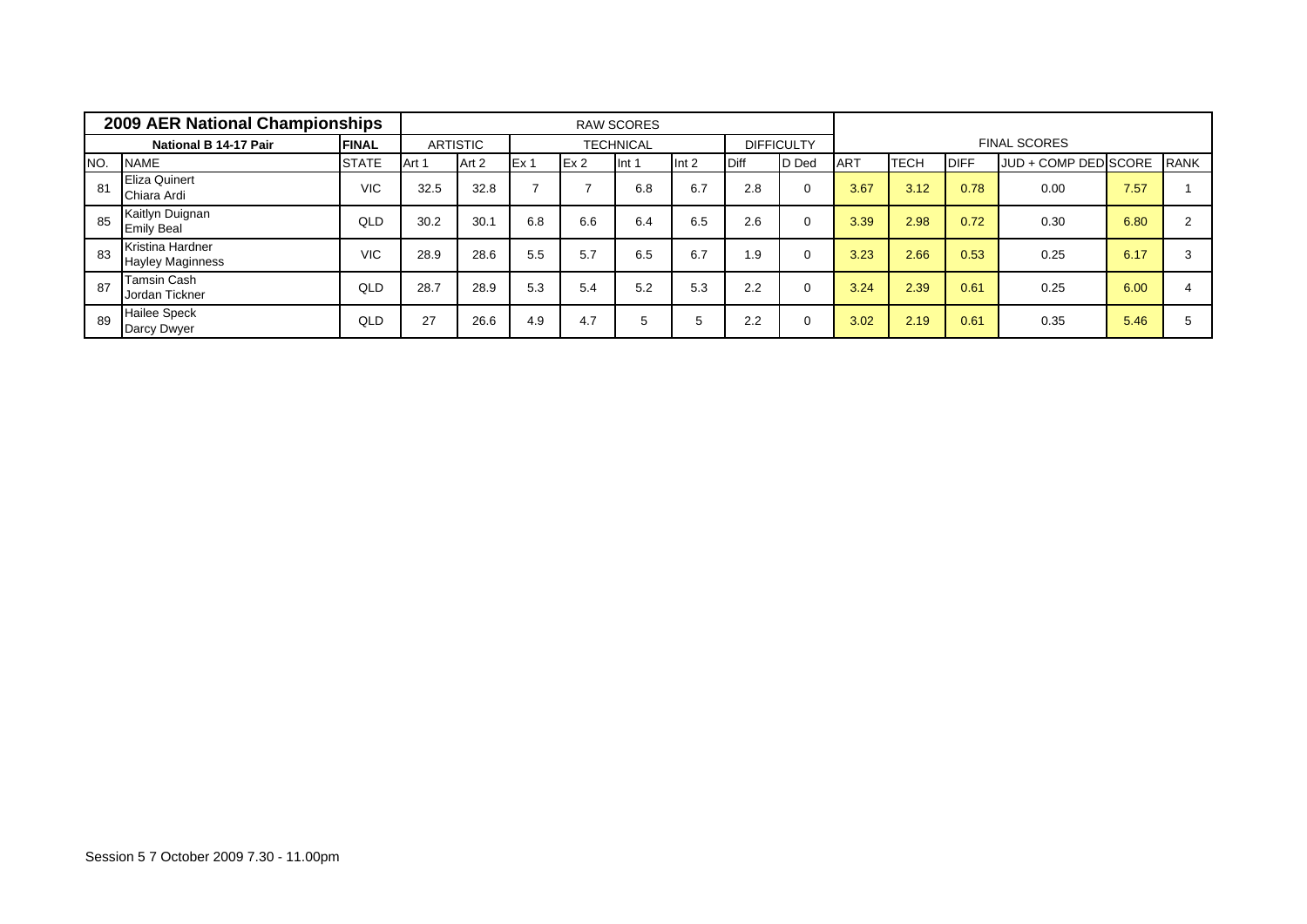|     | 2009 AER National Championships                                                 |              |       |                 |      |     | <b>RAW SCORES</b> |       |             |                   |            |      |             | <b>FINAL SCORES</b>  |      |             |
|-----|---------------------------------------------------------------------------------|--------------|-------|-----------------|------|-----|-------------------|-------|-------------|-------------------|------------|------|-------------|----------------------|------|-------------|
|     | National B 14-17 Team                                                           | <b>FINAL</b> |       | <b>ARTISTIC</b> |      |     | <b>TECHNICAL</b>  |       |             | <b>DIFFICULTY</b> |            |      |             |                      |      |             |
| NO. | <b>NAME</b>                                                                     | <b>STATE</b> | Art 1 | Art 2           | Ex 1 | Ex2 | Int 1             | Int 2 | <b>Diff</b> | D Ded             | <b>ART</b> | тесн | <b>DIFF</b> | JUD + COMP DED SCORE |      | <b>RANK</b> |
| 95  | Rosalie Lord<br><b>Isabella Vizec</b><br>Elise Regan-Gomm                       | <b>VIC</b>   | 31.6  | 31.8            | 6.6  | 6.3 | 6.3               | 6.2   | 2.8         | 0                 | 3.57       | 2.88 | 0.78        | 0.15                 | 7.07 |             |
| 97  | Aimee Warrender-Sparkes<br><b>Emily Sampson</b><br><b>Monique Farmer</b>        | <b>VIC</b>   | 29.2  | 29.3            | 5.7  | 5.8 | 5.7               | 5.7   | 2.3         | 0                 | 3.29       | 2.58 | 0.64        | 0.15                 | 6.36 |             |
| 101 | Ashleigh Donovan<br>Teanna Dulanovic<br><b>Tara Marshall</b><br>Sarah Ratcliffe | <b>NSW</b>   | 27.7  | 27.2            | 5.6  | 5.7 | 5.1               | 5     | 2.1         | 0                 | 3.09       | 2.46 | 0.58        | 0.15                 | 5.98 | 3           |
| 99  | <b>Lucy Fardoulys</b><br>Rebecca Anderson<br><b>Emily Beal</b>                  | QLD          | 26    | 26.1            | 5.3  | 5.5 | 5                 | 5     | 2           | 0                 | 2.93       | 2.38 | 0.56        | 0.20                 | 5.66 |             |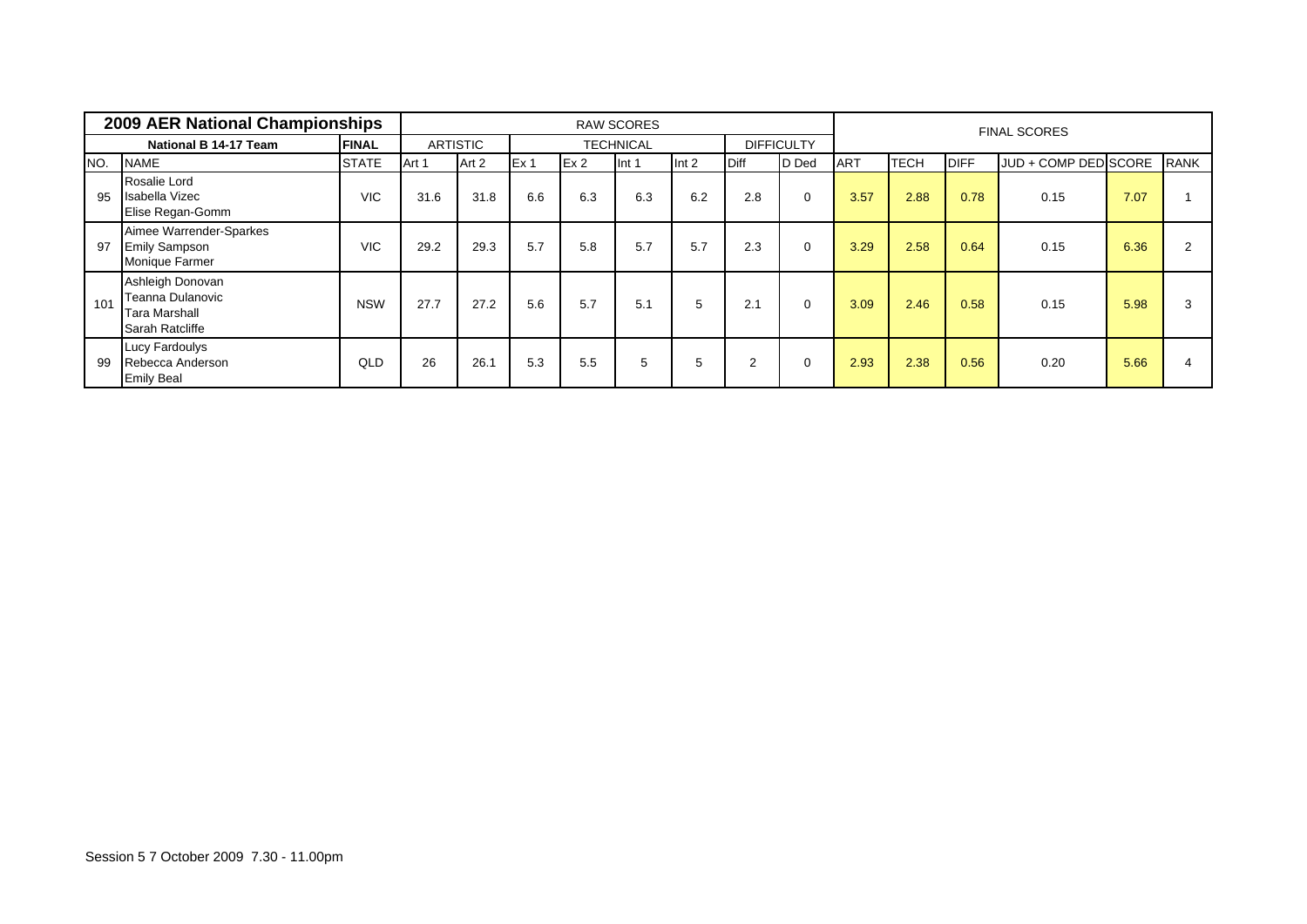|     | 2009 AER National Championships |              |       |                 |                  |                 | <b>RAW SCORES</b> |                  |             |                   |            |      |             |                      |      |             |
|-----|---------------------------------|--------------|-------|-----------------|------------------|-----------------|-------------------|------------------|-------------|-------------------|------------|------|-------------|----------------------|------|-------------|
|     | National B 18+ IF               | <b>FINAL</b> |       | <b>ARTISTIC</b> |                  |                 | <b>TECHNICAL</b>  |                  |             | <b>DIFFICULTY</b> |            |      |             | <b>FINAL SCORES</b>  |      |             |
| NO. | <b>NAME</b>                     | <b>STATE</b> | Art 1 | Art 2           | Ex 1             | Ex <sub>2</sub> | Int 1             | Int 2            | <b>Diff</b> | D Ded             | <b>ART</b> | TECH | <b>DIFF</b> | JUD + COMP DED SCORE |      | <b>RANK</b> |
| 67  | Suzi Price                      | <b>WA</b>    | 32.7  | 32.8            | 7.5              | 7.6I            | 7.51              | 7.5I             | 3.2         |                   | 3.68       | 3.39 | 0.89        |                      | 7.96 |             |
| 77  | Michelle Godber                 | <b>WA</b>    | 32.3  | 32.5            | 7.4              | 7.5             | 7.31              | 7.2 <sub>1</sub> | 2.9         |                   | 3.65       | 3.33 | 0.81        | 0.1                  | 7.68 |             |
| 69  | Leah Dougherty                  | <b>VIC</b>   | 30.8  | 30.8            | 6.1 <sub>1</sub> |                 | 6.2               | 6.3              | 3.1         |                   | 3.47       | 2.75 | 0.86        | 0.15                 | 6.93 |             |
|     | Kayla Goodman-McNamara          | <b>VIC</b>   | 31.5  | 31.1            | 6.2              | 6.1             | 5.8               | 5.9              | 1.81        |                   | 3.52       | 2.73 | 0.50        | 0.25                 | 6.50 |             |
| 79  | <b>Casey Sutherland</b>         | QLD          | 28.9  | 28.6            |                  | 6.2             | 5.5               | 5.4              | 2.5         |                   | 3.23       | 2.66 | 0.69        | 0.20                 | 6.39 |             |
| 75  | Kylie Jowono                    | <b>NSW</b>   | 29.8  | 30 <sup>l</sup> | 5.9              |                 | 5.8 <sub>1</sub>  | 5.7              | 1.51        | I .5 I            | 3.36       | 2.65 | 0.00        | 0.10                 | 5.91 | 6           |
| 73  | Laura Pemberton                 | <b>NSW</b>   | 27.1  | 26.6            | 5.3              | 5.5             |                   |                  | 2.3         |                   | 3.02       | 2.38 | 0.64        | 0.30                 | 5.74 |             |
| 65  | Karina Pemberton                | <b>NSW</b>   | 27    | 27.1            |                  | 5.2             | 4.3               |                  | 2.3         |                   | 3.04       | 2.17 | 0.64        | 0.25                 | 5.60 |             |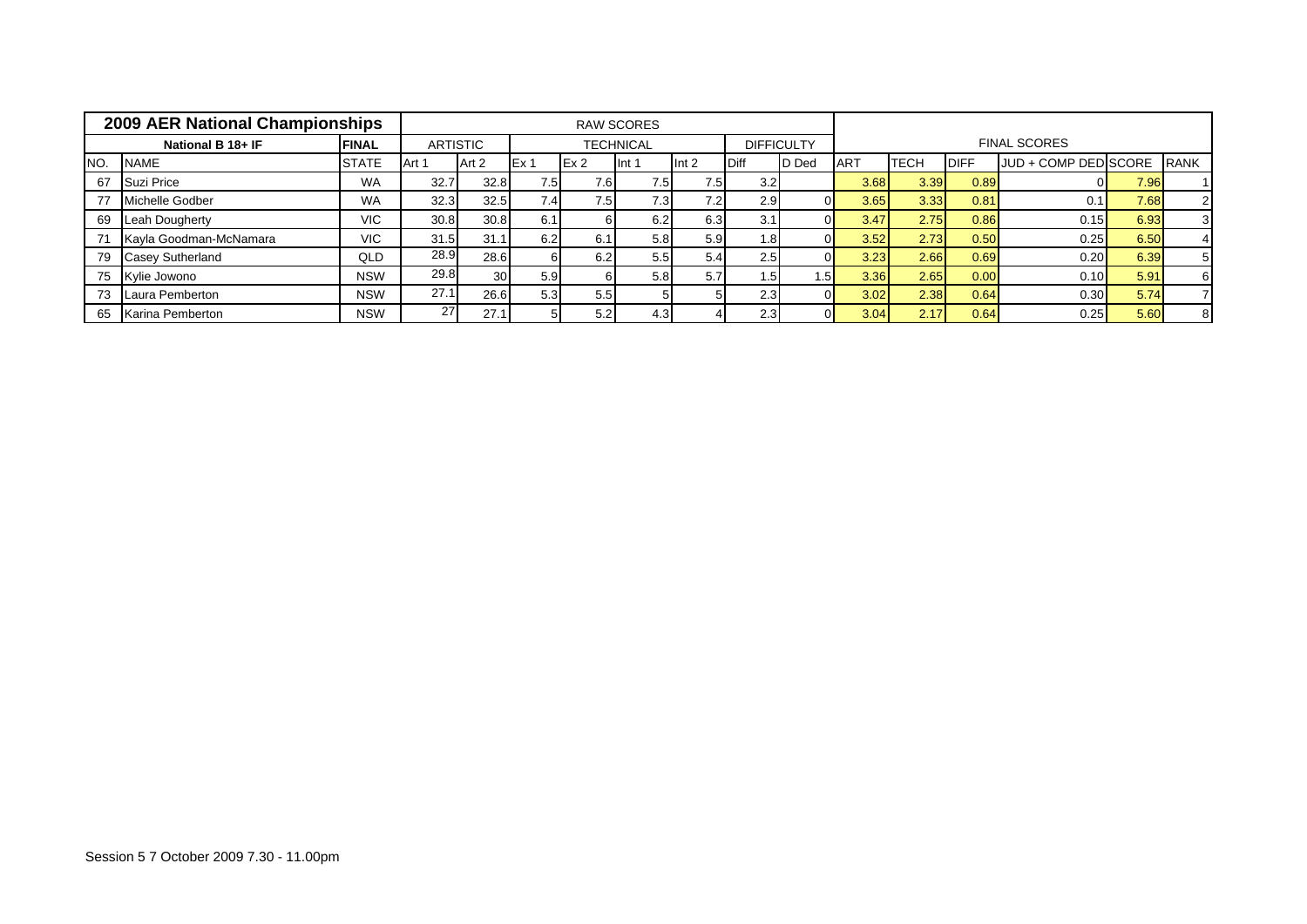|     | 2009 AER National Championships     |               |       |                 |       |      | <b>RAW SCORES</b> |                  |              |                   |                  |             |             | <b>FINAL SCORES</b>       |      |  |
|-----|-------------------------------------|---------------|-------|-----------------|-------|------|-------------------|------------------|--------------|-------------------|------------------|-------------|-------------|---------------------------|------|--|
|     | National B 18+ Pair                 | <b>IFINAL</b> |       | <b>ARTISTIC</b> |       |      | <b>TECHNICAL</b>  |                  |              | <b>DIFFICULTY</b> |                  |             |             |                           |      |  |
| NO. | <b>NAME</b>                         | <b>STATE</b>  | Art 1 | Art 2           | IEx : | Ex 2 | Int 1             | Int <sub>2</sub> | <b>IDiff</b> | <b>D</b> Ded      | IAR <sup>7</sup> | <b>TECH</b> | <b>DIFF</b> | JUD + COMP DED SCORE RANK |      |  |
| 91  | Suzi Price<br>Michelle Godber       | <b>WA</b>     | 33.4  | 33.7            | 7.3   | 7.2  |                   |                  | 2.7          |                   | 3.77             | 3.24        | 0.75        | 0.05                      | 7.71 |  |
| 93  | Laura Pemberton<br>Karina Pemberton | <b>NSW</b>    | 27.2  | 26.9            | 57    | 5.5  |                   |                  | 2.4          |                   | 3.04             | 2.44        | 0.67        | 0.20                      | 5.95 |  |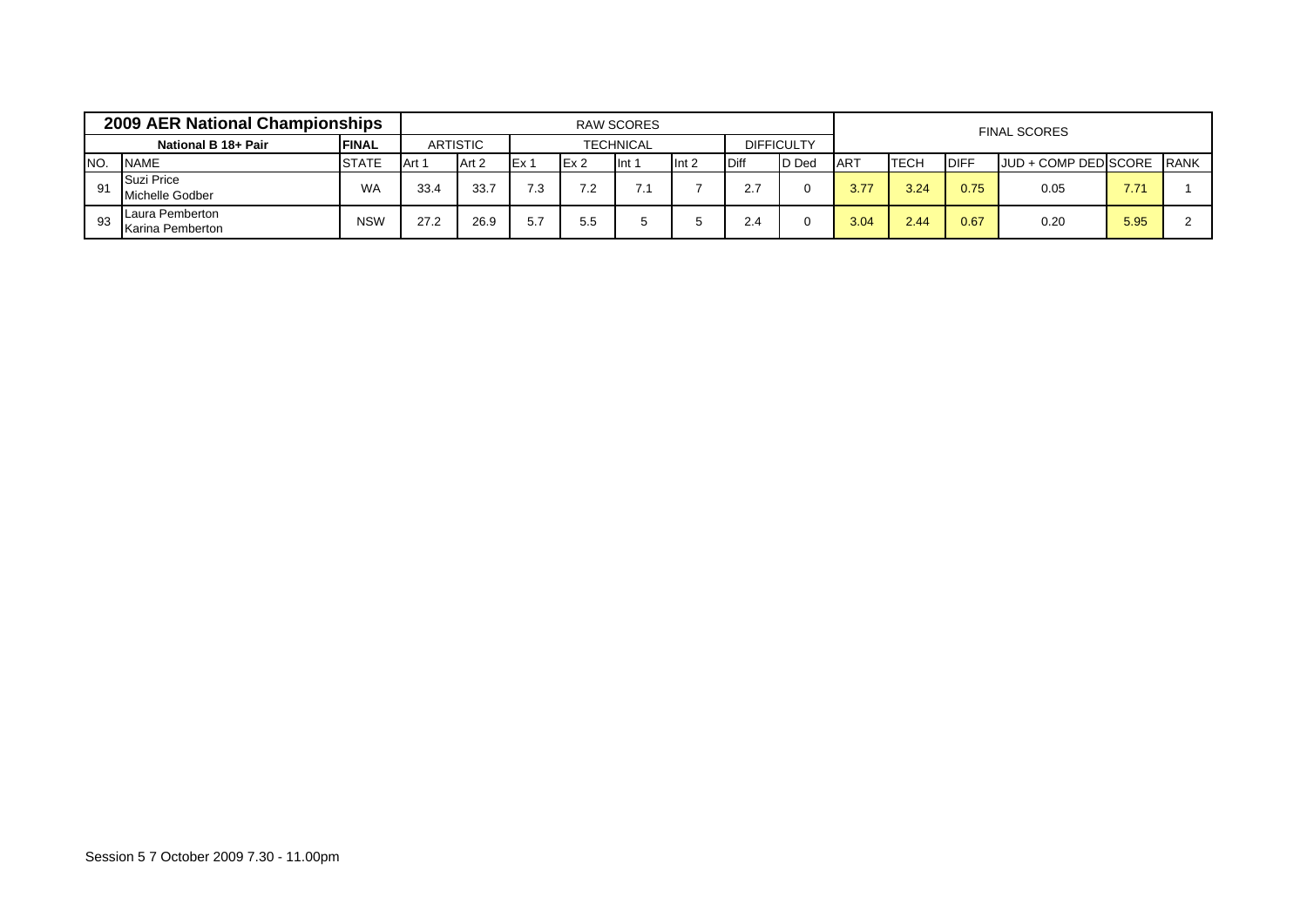|      | 2009 AER National Championships |              |        |                 |       |                  | RAW SCORES       |                  |      |                   |            |              |             | <b>FINAL SCORES</b>          |      |             |
|------|---------------------------------|--------------|--------|-----------------|-------|------------------|------------------|------------------|------|-------------------|------------|--------------|-------------|------------------------------|------|-------------|
|      | National A 7-10 IF              | <b>FINAL</b> |        | <b>ARTISTIC</b> |       |                  | <b>TECHNICAL</b> |                  |      | <b>DIFFICULTY</b> |            |              |             |                              |      |             |
| INO. | <b>NAME</b>                     | <b>STATE</b> | IArt 1 | Art 2           | IEx 1 | IEx <sub>2</sub> | llnt.            | Int <sub>2</sub> | Diff | D Ded             | <b>ART</b> | <b>ITECH</b> | <b>DIFF</b> | <b>JJUD + COMP DED SCORE</b> |      | <b>RANK</b> |
|      | <b>Charlotte Roe</b>            | VIC          | 33     | 33.3            | 6.9   | 7.3              | 6.8              | 6.8              | 4.5  |                   | 3.73       | 3.15         | 0.87        | 0.00                         | 7.75 |             |
|      | Shania McLean                   | QLD          | 31.9   | 31.9            | 6.5   | 6.7              |                  |                  | 3.5  |                   | 3.59       | 2.90         | 0.67        | 0.10                         | 7.06 |             |
|      | Tahnee Bratanavicius            | <b>VIC</b>   | 32     | 31.7            | 6.6   | 6.4              |                  |                  | 2.8  |                   | 3.58       | 2.86         | 0.54        | 0.15                         | 6.83 |             |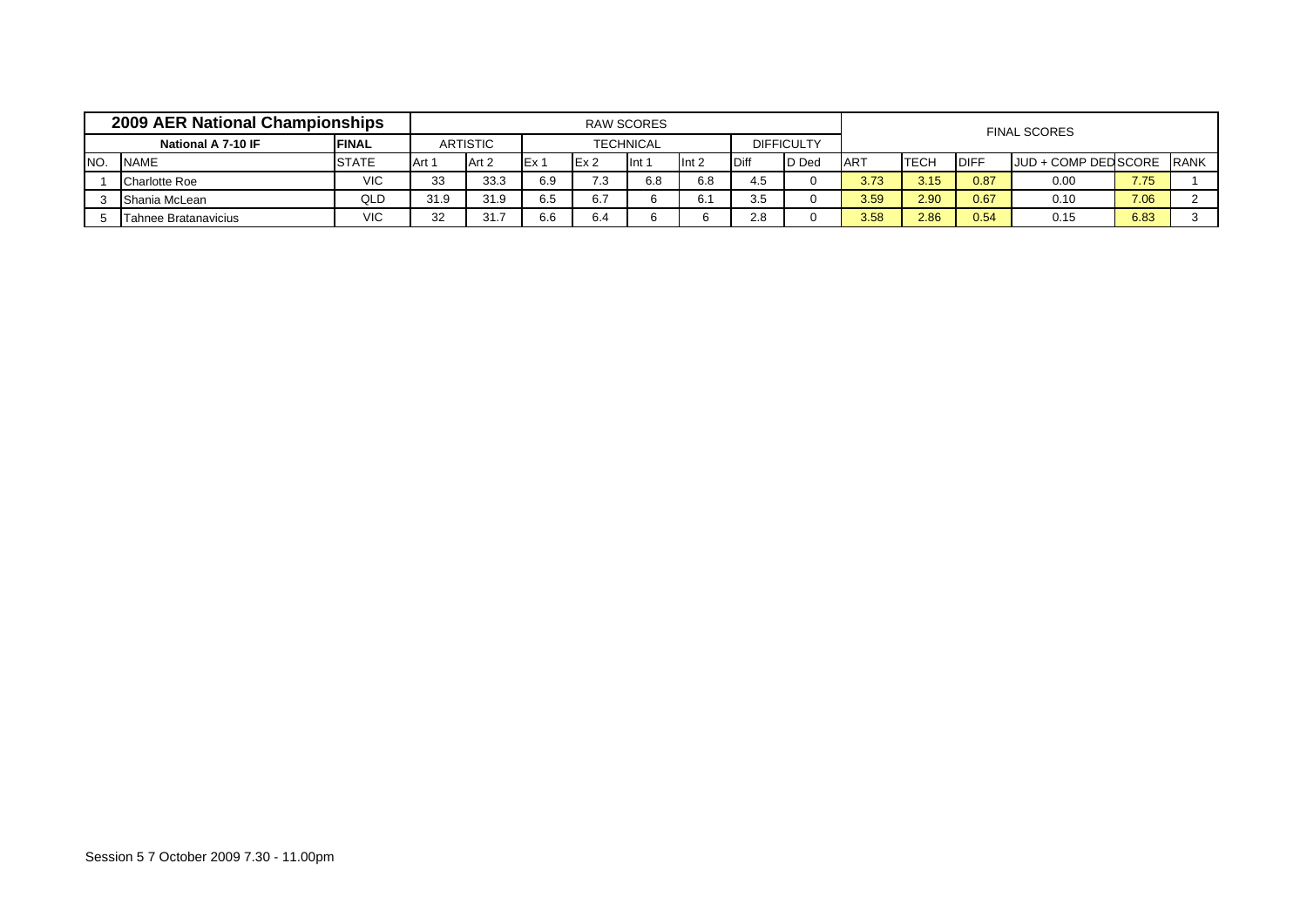|      | 2009 AER National Championships |              |       |                 |       |     | <b>RAW SCORES</b> |                  |              |                   |            |              |             | <b>FINAL SCORES</b>  |      |              |
|------|---------------------------------|--------------|-------|-----------------|-------|-----|-------------------|------------------|--------------|-------------------|------------|--------------|-------------|----------------------|------|--------------|
|      | National A 11-13 IF             | <b>FINAL</b> |       | <b>ARTISTIC</b> |       |     | <b>TECHNICAL</b>  |                  |              | <b>DIFFICULTY</b> |            |              |             |                      |      |              |
| INO. | <b>NAME</b>                     | <b>STATE</b> | Art 1 | Art 2           | IEx 1 | Ex2 | lnt 1             | Int <sub>2</sub> | <b>IDiff</b> | D Ded             | <b>ART</b> | <b>ITECH</b> | <b>DIFF</b> | JUD + COMP DED SCORE |      | <b>IRANK</b> |
| 13   | Robyn Kalkhoven                 | <b>VIC</b>   | 31.6  | 31.5            | 77    | 7.5 | 6.9               |                  | 4.6          |                   | 3.55       | 3.33         | 0.88        | 0.05                 | 7.72 |              |
| 15   | Stephanie Keily                 | <b>NSW</b>   | 32.5  | 32.4            | 7.4   | 7.2 | 6.8               | 6.8              | 3.6          |                   | 3.65       | 3.22         | 0.69        | 0.1                  | 7.46 |              |
|      | <b>Tiarne Cummings</b>          | QLD          | 32.3  | 33.1            | 7.2   | 6.9 | 6.5               | 6.5              | 3.6          |                   | 3.68       | 3.10         | 0.69        | 0.15                 | 7.32 |              |
|      | <b>Chloe Pace</b>               | <b>VIC</b>   | 28.9  | 28.7            | 6.3   | 6.1 |                   |                  | 2.2          |                   | 3.24       | 2.76         | 0.42        | 0.00                 | 6.43 |              |
|      | Indi Hing                       | QLD          | 29    | 29.1            | 5.8   | 5.9 | 5.7               | 5.9              | 3.2          |                   | 3.27       | 2.63         | 0.62        | 0.15                 | 6.36 |              |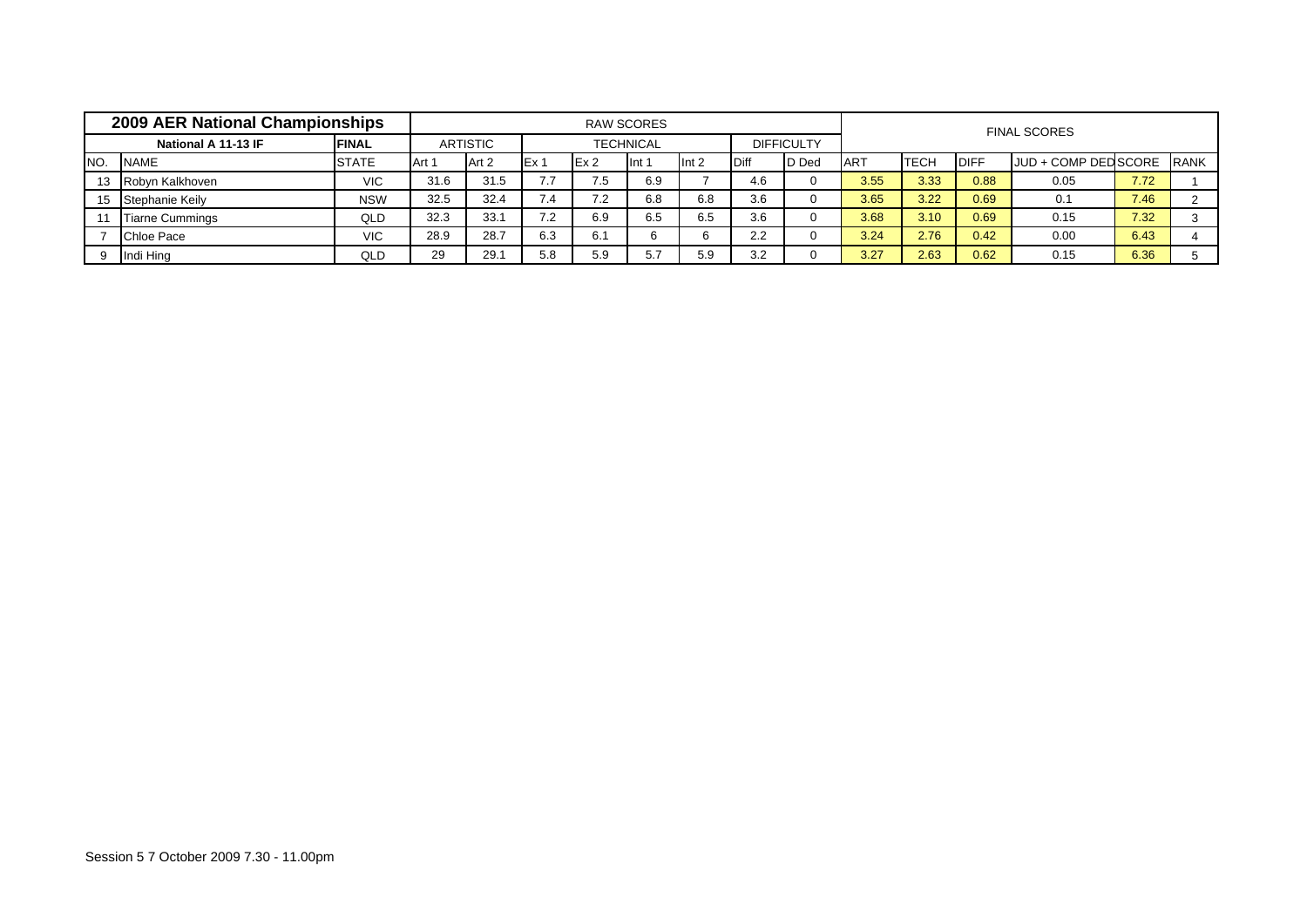|      | 2009 AER National Championships |               |       |                 |       |     | <b>RAW SCORES</b> |       |              |                   |            |             |             | <b>FINAL SCORES</b>  |      |             |
|------|---------------------------------|---------------|-------|-----------------|-------|-----|-------------------|-------|--------------|-------------------|------------|-------------|-------------|----------------------|------|-------------|
|      | National A 14-17 IF             | <b>IFINAL</b> |       | <b>ARTISTIC</b> |       |     | <b>TECHNICAL</b>  |       |              | <b>DIFFICULTY</b> |            |             |             |                      |      |             |
| INO. | <b>NAME</b>                     | <b>STATE</b>  | Art 1 | Art 2           | IEx 1 | Ex2 | llnt 1            | Int 2 | <b>IDiff</b> | D Ded             | <b>ART</b> | <b>TECH</b> | <b>DIFF</b> | JUD + COMP DED SCORE |      | <b>RANK</b> |
| 43   | <b>Shayliesh Emmett</b>         | <b>VIC</b>    | 32    | 32.5            |       | 7.5 | 7.3               | 7.5   | 3.3          |                   | 3.63       | 3.28        | 0.63        |                      | 7.55 |             |
| 21   | <b>Annabel Muttdon</b>          | <b>VIC</b>    | 30.7  | 30.7            | 7.5   | 7.1 |                   |       | 4.3          | $\Omega$          | 3.45       | 3.24        | 0.83        |                      | 7.53 |             |
| 33   | Melissa Mason                   | <b>VIC</b>    | 31.4  | 31.6            | 6.8   |     | 6.5               | 6.7   | 4.3          |                   | 3.54       | 3.06        | 0.83        |                      | 7.44 |             |
| 19   | Chelsea Harris                  | <b>NSW</b>    | 32.9  | 32.5            | 7.4   | 7.5 | 7.3               | 7.3   | 2.8          | $\Omega$          | 3.68       | 3.33        | 0.54        | 0.35                 | 7.20 |             |
| 17   | <b>Bliss Amy</b>                | VIC.          | 32.1  | 32.5            | 6.6   | 6.7 | 6.9               | 6.8   | 3.1          | $\Omega$          | 3.63       | 3.02        | 0.60        | 0.1                  | 7.15 |             |
| 27   | Gemma Pantalone                 | <b>NSW</b>    | 30.4  | 30.5            | 6.2   | 6.6 | 6.5               | 6.6   | 4.1          | $\Omega$          | 3.43       | 2.90        | 0.79        | 0.05                 | 7.06 | 6           |
| 25   | <b>Eftihia Pitarides</b>        | QLD           | 31.7  | 31.8            | 6.5   | 6.4 |                   | 6.7   | 2.7          |                   | 3.57       | 2.96        | 0.52        | 0.00                 | 7.05 |             |
| 35   | Lauren Cameron                  | QLD           | 31.6  | 31.6            | 6.1   | 6.2 | 6.4               | 6.3   | 3.9          |                   | 3.56       | 2.79        | 0.75        | 0.05                 | 7.05 | 8           |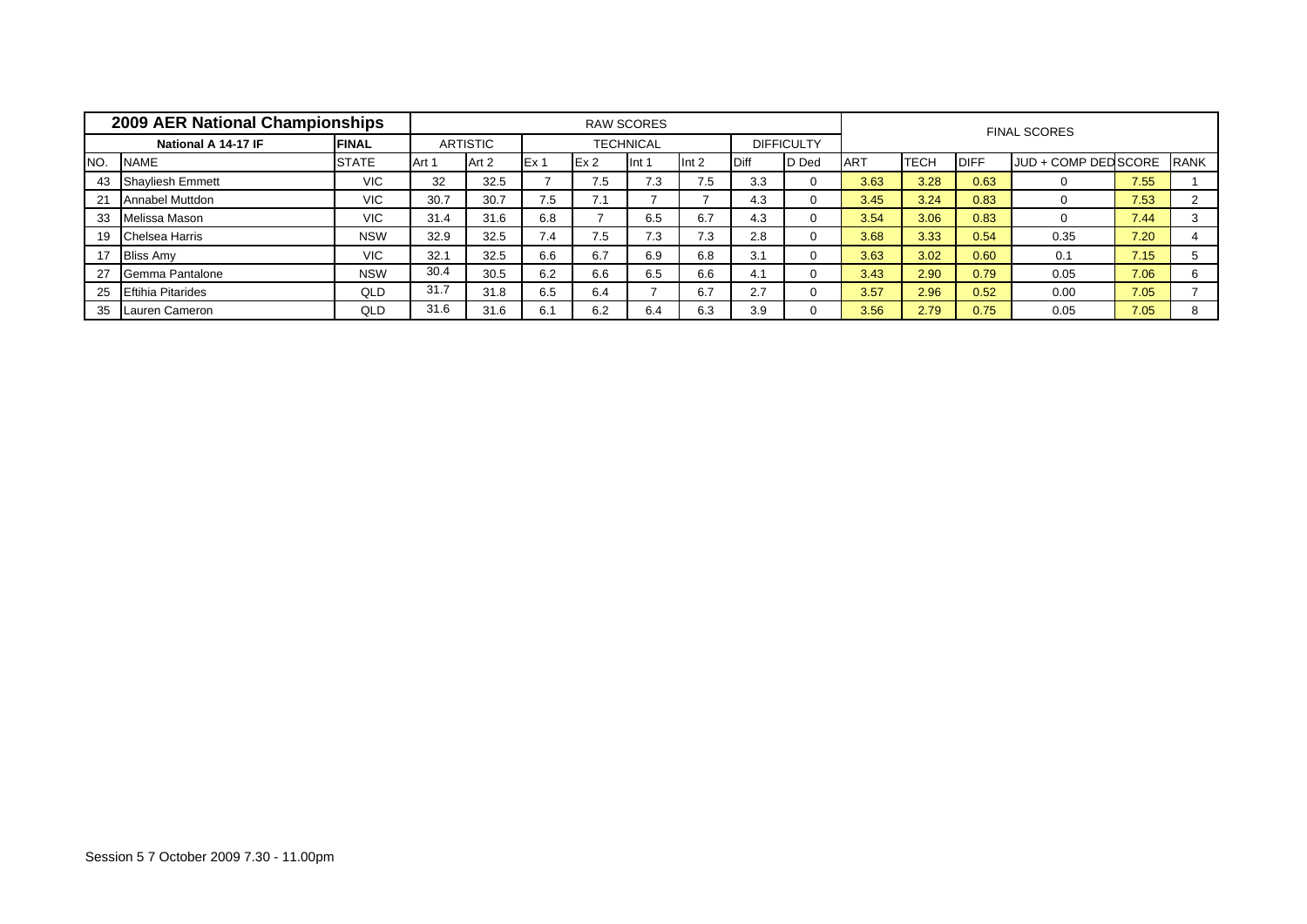|     | 2009 AER National Championships |               |       |                 |                  | <b>RAW SCORES</b> |              |                  |              |                   |            |             |             | <b>FINAL SCORES</b>  |      |              |
|-----|---------------------------------|---------------|-------|-----------------|------------------|-------------------|--------------|------------------|--------------|-------------------|------------|-------------|-------------|----------------------|------|--------------|
|     | National A 14-17 IM             | <b>IFINAL</b> |       | <b>ARTISTIC</b> |                  | <b>TECHNICAL</b>  |              |                  |              | <b>DIFFICULTY</b> |            |             |             |                      |      |              |
| NO. | <b>NAME</b>                     | <b>STATE</b>  | Art 1 | Art 2           |                  | IEx ∠             | <b>I</b> Int | Int <sub>2</sub> | <b>IDiff</b> | <b>ID</b> Ded     | <b>ART</b> | <b>TECH</b> | <b>DIFF</b> | JUD + COMP DED SCORE |      | <b>IRANK</b> |
|     | 103 Kenji Fujihara<br>VIC       |               | 33.6  | 33.3            | 7.3 <sub>l</sub> |                   | 7.9          | 7.8              | 3.21         |                   | 3.76       | 3.33        | 0.62        | 0.10                 | 7.61 |              |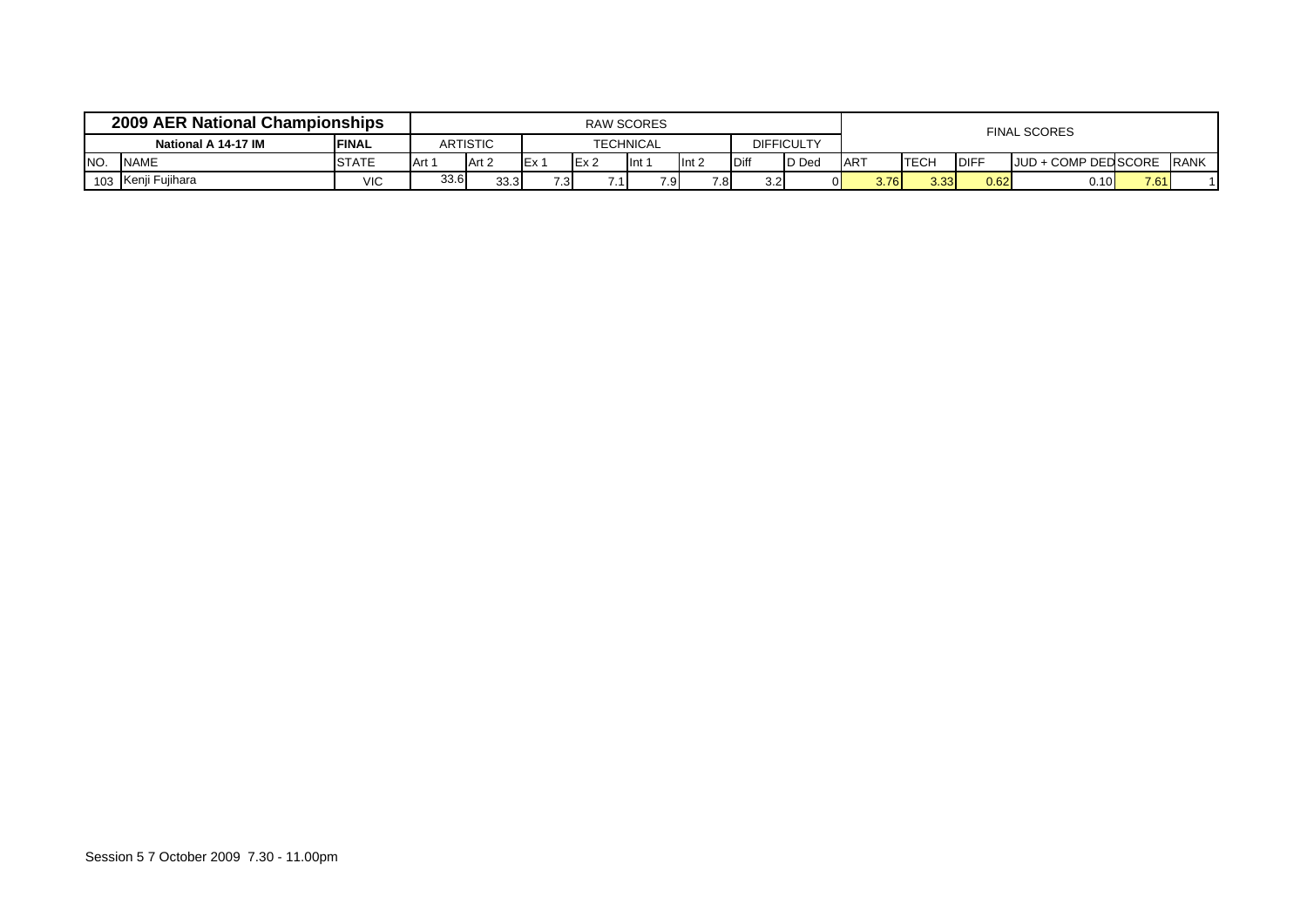|     | <b>2009 AER National Championships</b>            |               |       |                 |      |      | <b>RAW SCORES</b> |         |              |                   |            |             |             | <b>FINAL SCORES</b>  |      |             |
|-----|---------------------------------------------------|---------------|-------|-----------------|------|------|-------------------|---------|--------------|-------------------|------------|-------------|-------------|----------------------|------|-------------|
|     | National A 14-17 Pair                             | <b>IFINAL</b> |       | <b>ARTISTIC</b> |      |      | <b>TECHNICAL</b>  |         |              | <b>DIFFICULTY</b> |            |             |             |                      |      |             |
| NO. | <b>NAME</b>                                       | <b>STATE</b>  | Art 1 | Art 2           | Ex 1 | Ex 2 | lint 1            | Int $2$ | <b>IDiff</b> | <b>D</b> Ded      | <b>ART</b> | <b>TECH</b> | <b>DIFF</b> | JUD + COMP DED SCORE |      | <b>RANK</b> |
| 59  | <b>Annabel Muttdon</b><br>Tanya Harle             | VIC           | 30.3  | 30.6            |      | 6.8  |                   | 6.8     | 2.2          |                   | 3.43       | 3.11        | 0.42        | 0.10                 | 6.85 |             |
| 57  | <b>Prudence Krook</b><br><b>Eftihia Pitarides</b> | QLD           | 31.6  | 31.4            | 6.4  | 6.4  | 6.8               | 6.7     | 2.4          |                   | 3.54       | 2.93        | 0.46        | 0.10                 | 6.83 |             |
| 61  | <b>Monica Sweeney</b><br>Lauren Cameron           | QLD           | 31.2  | 31.3            | 6.7  | 6.9  | 6.8               | 6.6     | 2.8          |                   | 3.52       | 3.05        | 0.54        | 0.40                 | 6.70 |             |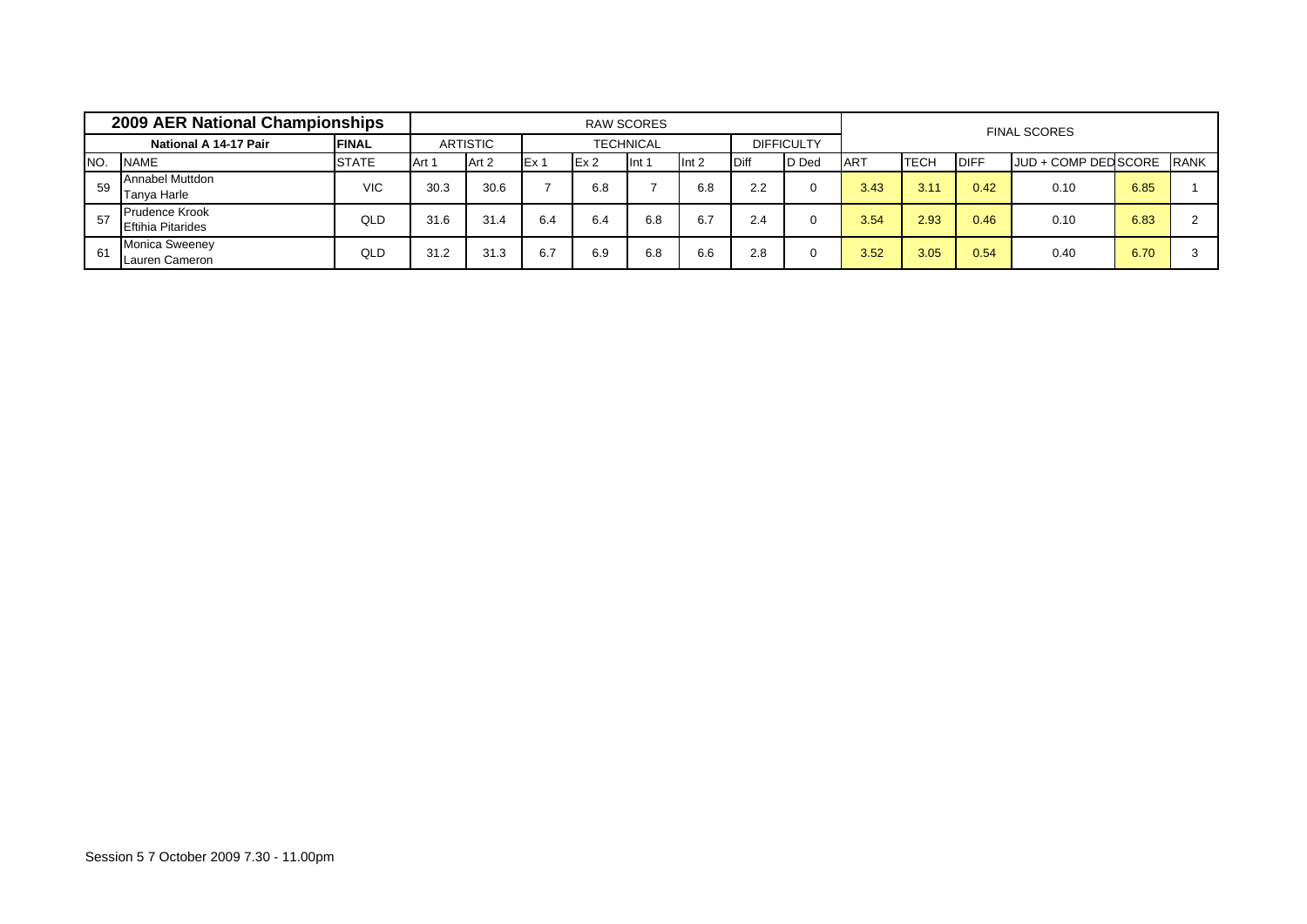|     | 2009 AER National Championships |              |       |                 |                          |                  | <b>RAW SCORES</b> |                  |             |                   |            |             |             | <b>FINAL SCORES</b>  |      |             |
|-----|---------------------------------|--------------|-------|-----------------|--------------------------|------------------|-------------------|------------------|-------------|-------------------|------------|-------------|-------------|----------------------|------|-------------|
|     | National A 18+ IF               | <b>FINAL</b> |       | <b>ARTISTIC</b> |                          | <b>TECHNICAL</b> |                   |                  |             | <b>DIFFICULTY</b> |            |             |             |                      |      |             |
| NO. | <b>NAME</b>                     | <b>STATE</b> | Art 1 | Art 2           | IEx 1                    | Ex2              | Int <sub>1</sub>  | Int <sub>2</sub> | <b>Diff</b> | D Ded             | <b>ART</b> | <b>TECH</b> | <b>DIFF</b> | JUD + COMP DED SCORE |      | <b>RANK</b> |
| 53  | Emma Behan                      | QLD          | 33.8  | 33.7            | $\overline{\phantom{a}}$ | 7.4              | 7.3               | 7.3              | 3.8         |                   | 3.80       | 3.36        | 0.73        | 0.15                 | 7.74 |             |
| 55  | Tamzen McAlpine                 | <b>WA</b>    | 31.7  | 31.8            |                          | 7.1              |                   |                  | 4.2         |                   | 3.57       | 3.17        | 0.81        | 0.1                  | 7.45 |             |
| 51  | <b>Caitlin Shipsides</b>        | <b>VIC</b>   | 32.4  | 32.7            | 6.8                      | 6.7              | 6.5               | 6.6              | 3.4         |                   | 3.66       | 3.01        | 0.65        | 0.05                 | 7.28 |             |
| 49  | Alicia Salerno                  | <b>WA</b>    | 31.9  | 31.1            | 6.7                      | 6.5              | 6.2               | 6.3              | 3.4         |                   | 3.54       | 2.92        | 0.65        | 0.10                 | 7.02 |             |
| 45  | Katarina Weber                  | <b>NSW</b>   | 30    | 29.6            | 6.3                      |                  | 6.2               | 6.2              | 3.8         |                   | 3.35       | 2.77        | 0.73        | 0.10                 | 6.76 |             |
| 47  | <b>Ashley Robertson</b>         | QLD          | 27.1  | 27.2            | 4.5                      | 4.5              | 4.5               | 4.5              | 2.3         |                   | 3.05       | 2.03        | 0.44        | 0.25                 | 5.27 |             |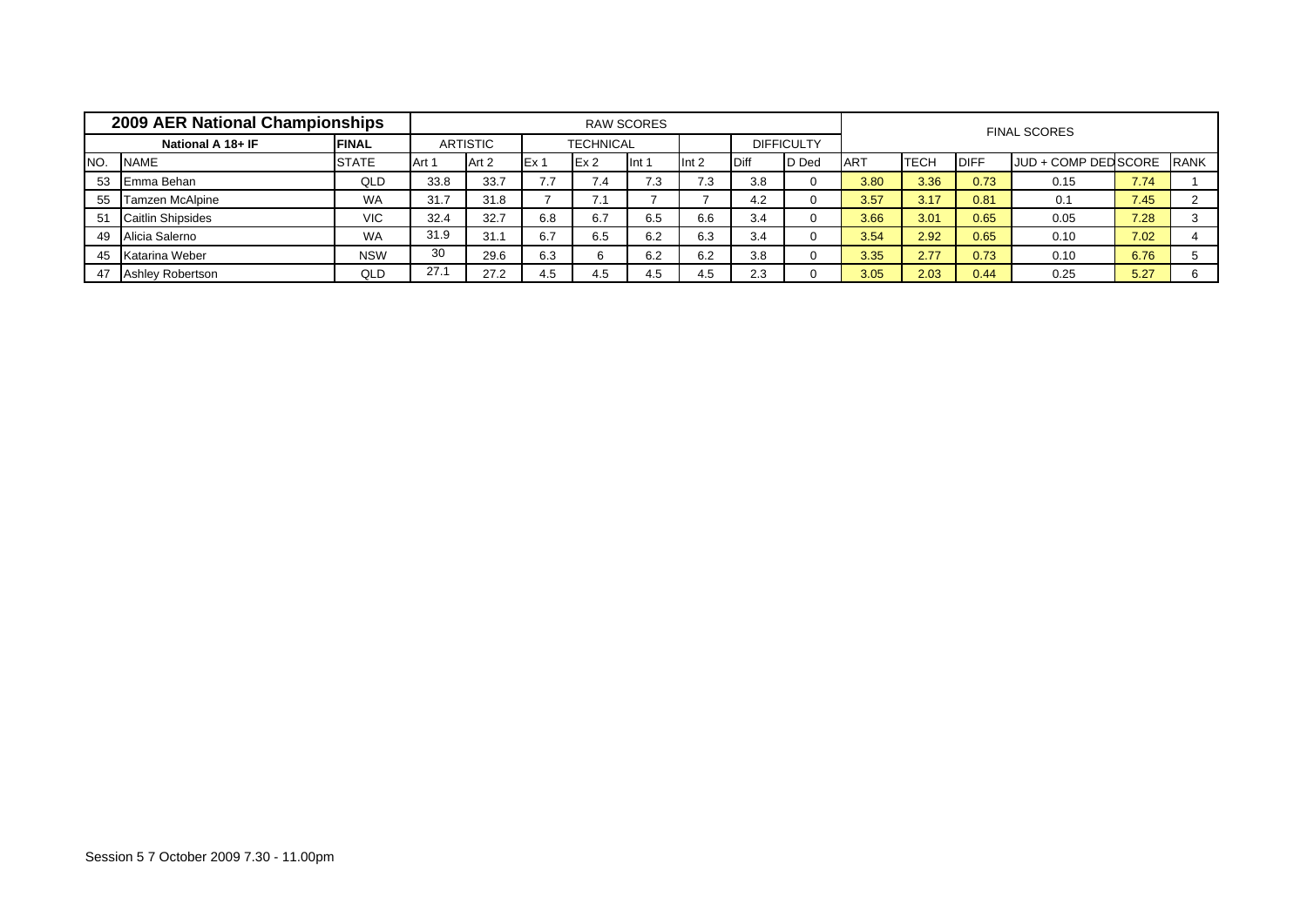|     | 2009 AER National Championships                  |              |       |                 |            | <b>RAW SCORES</b> |                |         |              |                   |            |             |             | <b>FINAL SCORES</b>       |      |  |
|-----|--------------------------------------------------|--------------|-------|-----------------|------------|-------------------|----------------|---------|--------------|-------------------|------------|-------------|-------------|---------------------------|------|--|
|     | National A 18+ Pair                              | <b>FINAL</b> |       | <b>ARTISTIC</b> |            |                   | TECHNICAL      |         |              | <b>DIFFICULTY</b> |            |             |             |                           |      |  |
| NO. | <b>STATE</b><br><b>NAME</b>                      |              | Art 1 | Art 2           | <b>IEx</b> | Ex2               | $\mathsf{Int}$ | Int $2$ | <b>IDiff</b> | <b>ID</b> Ded     | <b>ART</b> | <b>TECH</b> | <b>DIFF</b> | JUD + COMP DED SCORE RANK |      |  |
| 105 | Stephanie Bartlett<br><b>Priscilla Pickering</b> | QLD          | 32.5  | 32.5            | 6.4        | $\sim$ $-$<br>6.5 | 6.5            | 6.1     | 3.2          |                   | 3.66       | 2.92        | 0.62        | 0.25                      | 6.94 |  |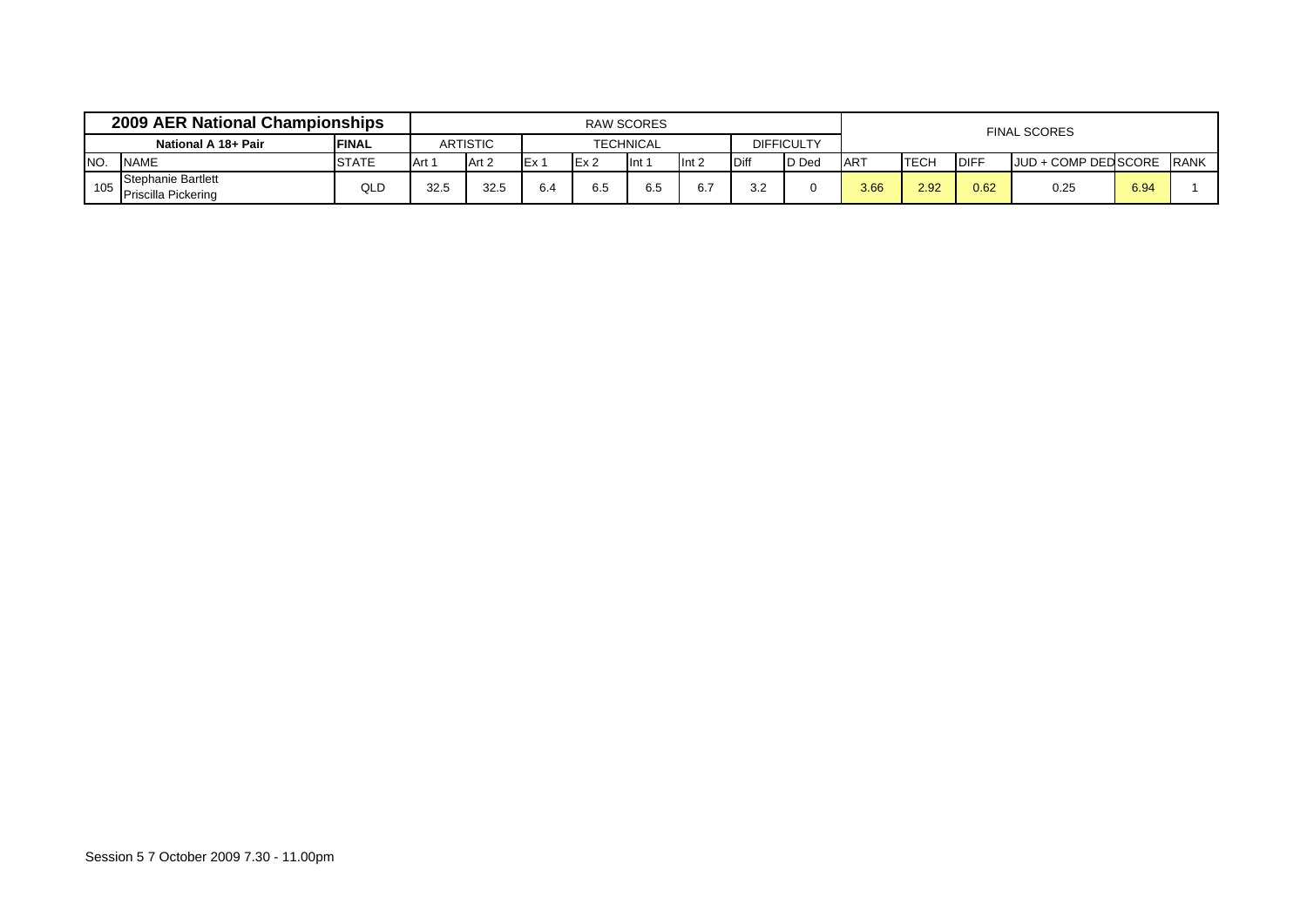|                 | 2009 AER National Championships                   |               |       |                 |                 |                  | <b>RAW SCORES</b>           |                  |              |                   |            |             |              |                      |      |             |
|-----------------|---------------------------------------------------|---------------|-------|-----------------|-----------------|------------------|-----------------------------|------------------|--------------|-------------------|------------|-------------|--------------|----------------------|------|-------------|
|                 | National A 18+ Team                               | <b>IFINAL</b> |       | <b>ARTISTIC</b> |                 |                  | <b>TECHNICAL</b>            |                  |              | <b>DIFFICULTY</b> |            |             |              | <b>FINAL SCORES</b>  |      |             |
| I <sub>NO</sub> | <b>NAME</b>                                       | <b>STATE</b>  | Art 1 | Art 2           | Ex <sub>1</sub> | IEx <sub>2</sub> | $\mathsf{Int} \mathfrak{g}$ | Int <sub>2</sub> | <b>IDiff</b> | D Ded             | <b>ART</b> | <b>TECH</b> | <b>IDIFF</b> | JUD + COMP DED SCORE |      | <b>RANK</b> |
|                 | Corinna Clark<br>107 Anne Grabe<br>Katarina Weber | <b>NSW</b>    | 30.7  | 29.9            | 6.1             | 6.2              | 6.4                         | 6.5              | 2.7          |                   | 3.38       | 2.81        | 0.52         | 0.10                 | 6.60 |             |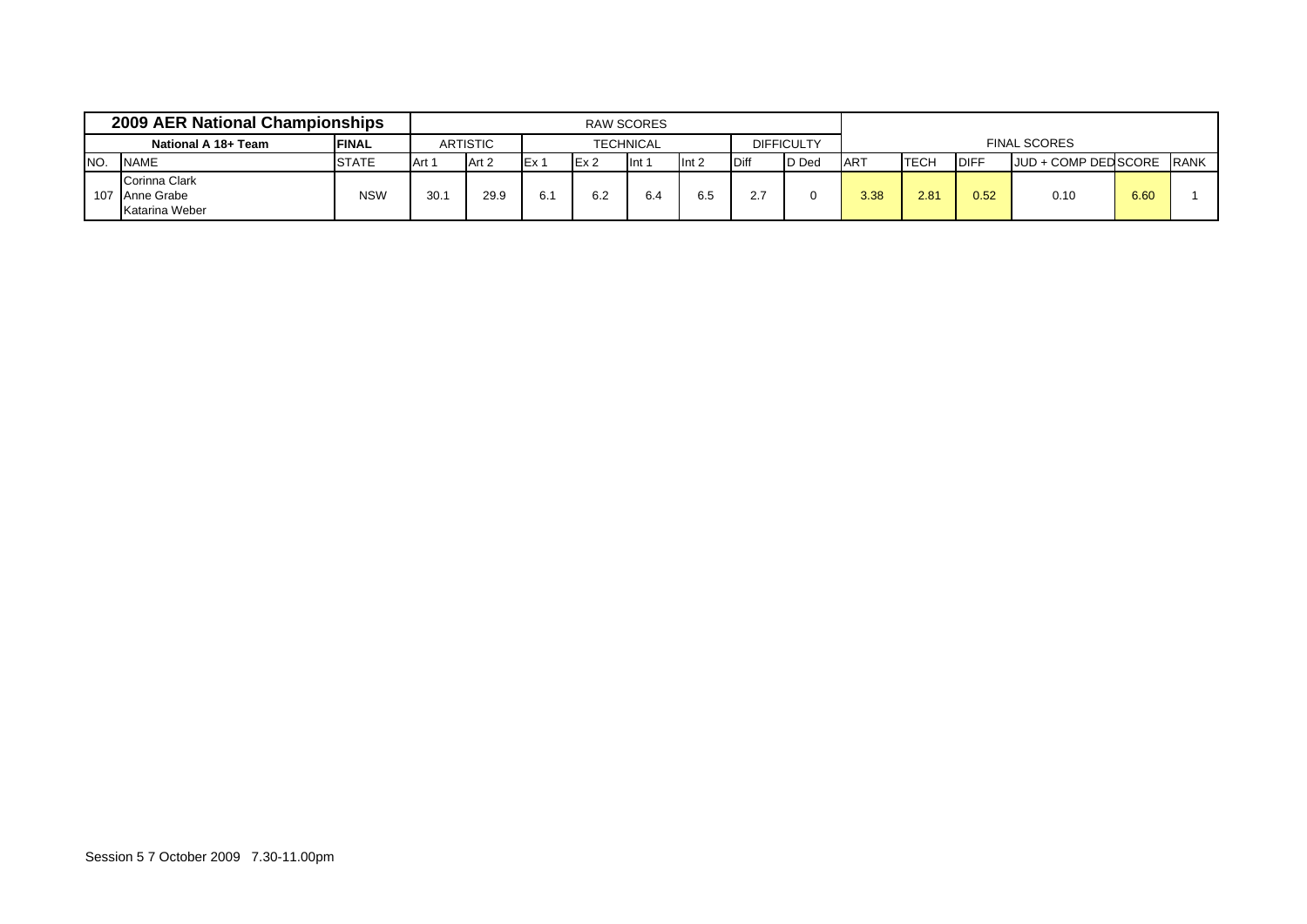| <b>2009</b> | <b>AER National Championships</b> |           |  |    | <b>National Development</b> |            |          |          | <b>FINAL</b> |                       |            |               |       |              |
|-------------|-----------------------------------|-----------|--|----|-----------------------------|------------|----------|----------|--------------|-----------------------|------------|---------------|-------|--------------|
| <b>INo</b>  | Name<br>State<br>Art 2<br>IArt.   |           |  |    | Tech                        | Tech $\ge$ | Diff     | Diff Ded | Artistic     | <sup>-</sup> echnical | Difficulty | <b>IChair</b> | Score | <b>IRank</b> |
| 88          | Jazmin Crawford                   | <b>WA</b> |  | 81 | 8.6                         | o o<br>o.z | <b>6</b> |          |              | 8.4                   | $0.8\,$    |               | 17.2  |              |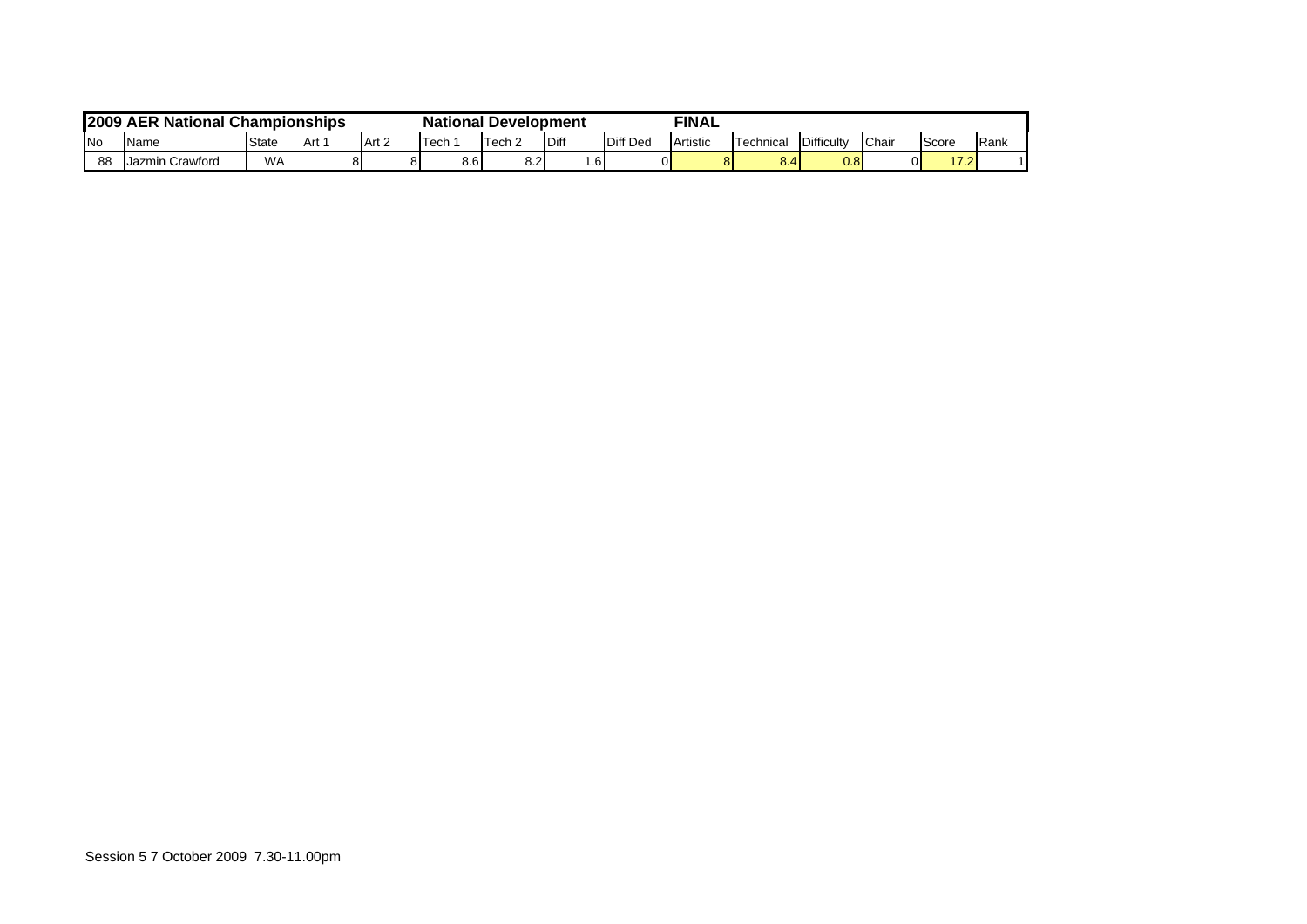|            | 2009 AER National Championships |            |         |                  |      | Age Group        | 1 IF             |                 |            | <b>FINAL</b>     |                  |       |       |      |
|------------|---------------------------------|------------|---------|------------------|------|------------------|------------------|-----------------|------------|------------------|------------------|-------|-------|------|
| <b>INo</b> | Name                            | State      | l Art ∶ | Art 2            | Tech | Tech 2           | <b>IDiff</b>     | <b>Diff Ded</b> | Artistic   | <b>Technical</b> | Difficulty       | Chair | Score | Rank |
| 92         | Cairo Leicester                 | <b>WA</b>  | 8.4     | 8.5 <sub>l</sub> | 8.5  | 8.5              | 2.9 <sup>°</sup> |                 | 8.45       | 8.5              | 1.45             | ΩI    | 18.4  |      |
| 90         | Sophie Beucker                  | <b>NSW</b> | .4      |                  | 7.9  | 7.9 <sub>1</sub> | 2.7              |                 | $\sqrt{4}$ | 7.9              | .35 <sup>1</sup> | 01    | 16.65 | 21   |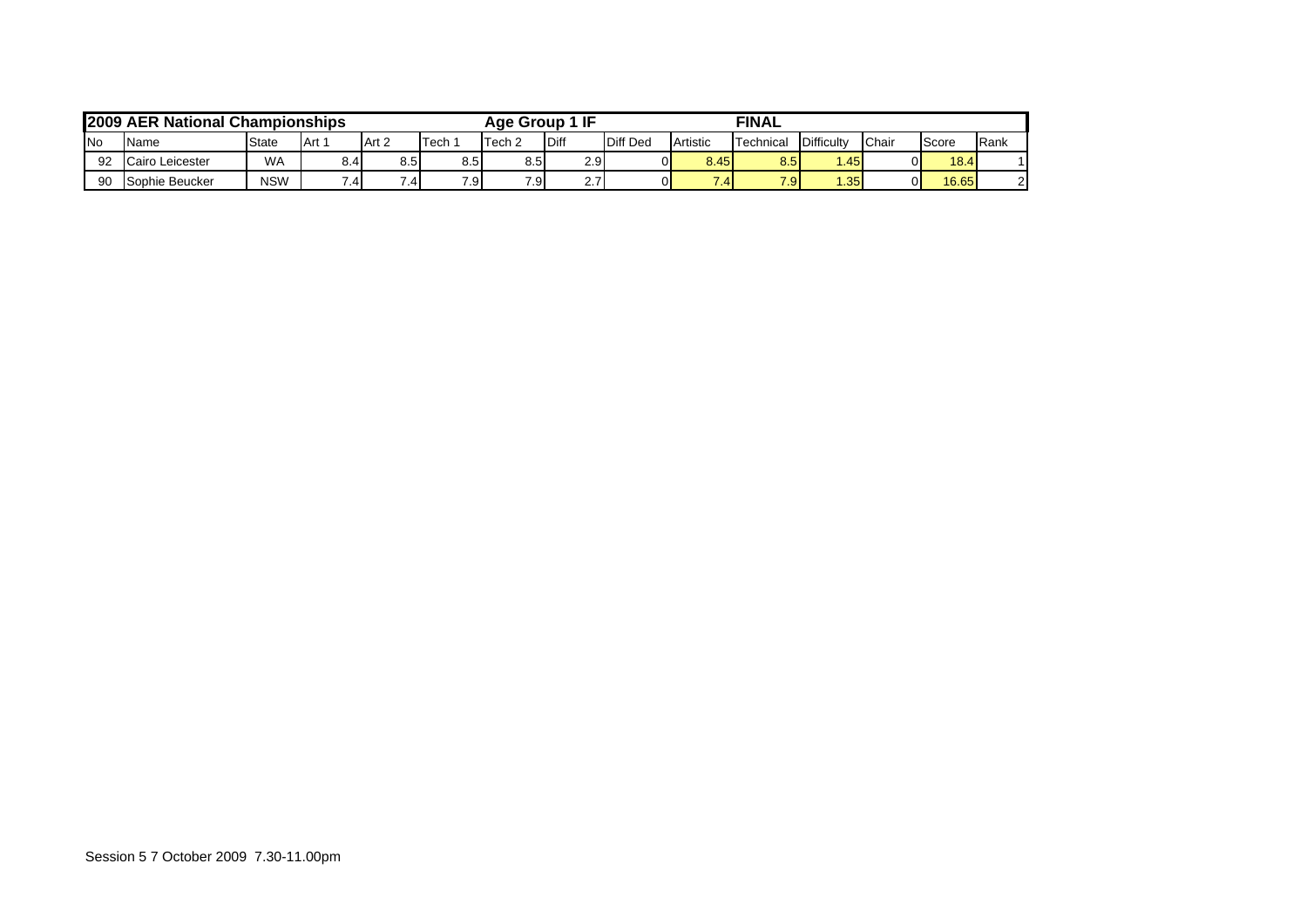|            | <b>2009 AER National Championships</b> |              |       |                  |                  | Age Group 2 IF    |                  |                 |          | <b>FINAL</b> |            |       |       |      |
|------------|----------------------------------------|--------------|-------|------------------|------------------|-------------------|------------------|-----------------|----------|--------------|------------|-------|-------|------|
| <b>INo</b> | Name                                   | <b>State</b> | Art 1 | Art 2            | Tech 1           | Tech <sub>2</sub> | <b>Diff</b>      | <b>Diff Ded</b> | Artistic | Technical    | Difficulty | Chair | Score | Rank |
|            | 94 Chelsea Carroll                     | <b>IWA</b>   | 8.8   | 8.6 <sub>l</sub> | 8.2              | 8.4               |                  |                 | 8.7      | 8.3          | 2.5        |       | 19.5  |      |
|            | 100 Zoe Tisdale                        | <b>WA</b>    | 8.2   |                  | 7.9              |                   | 4.3              |                 | 8.1      | 7.8          | 2.15       |       | 18.05 | 21   |
|            | 106 Darcy Cusack                       | <b>QLD</b>   | 16.'  |                  | 7.6 <sub>1</sub> | 7.9               | 2.9 <sub>l</sub> |                 | 7.65     | 7.75         | 1.45       |       | 16.85 | 31   |
|            | 96 Nicole Courtie                      | <b>QLD</b>   | 8.1   | 8.2              | 7.2              | 6.9               | 3.3 <sub>l</sub> |                 | 8.15     | 7.05         | 1.651      |       | 16.85 | 41   |
|            | 104 Amy Behan                          | <b>NSW</b>   |       |                  | 7.2              | 7.5               | 2.9              |                 |          | 7.35         | 1.45       |       | 16.8  | 51   |
|            | 102 Samantha Shelton                   | <b>VIC</b>   |       | 7.31             |                  |                   | 2.51             |                 | 7.3      |              | .25        |       | 15.55 | 61   |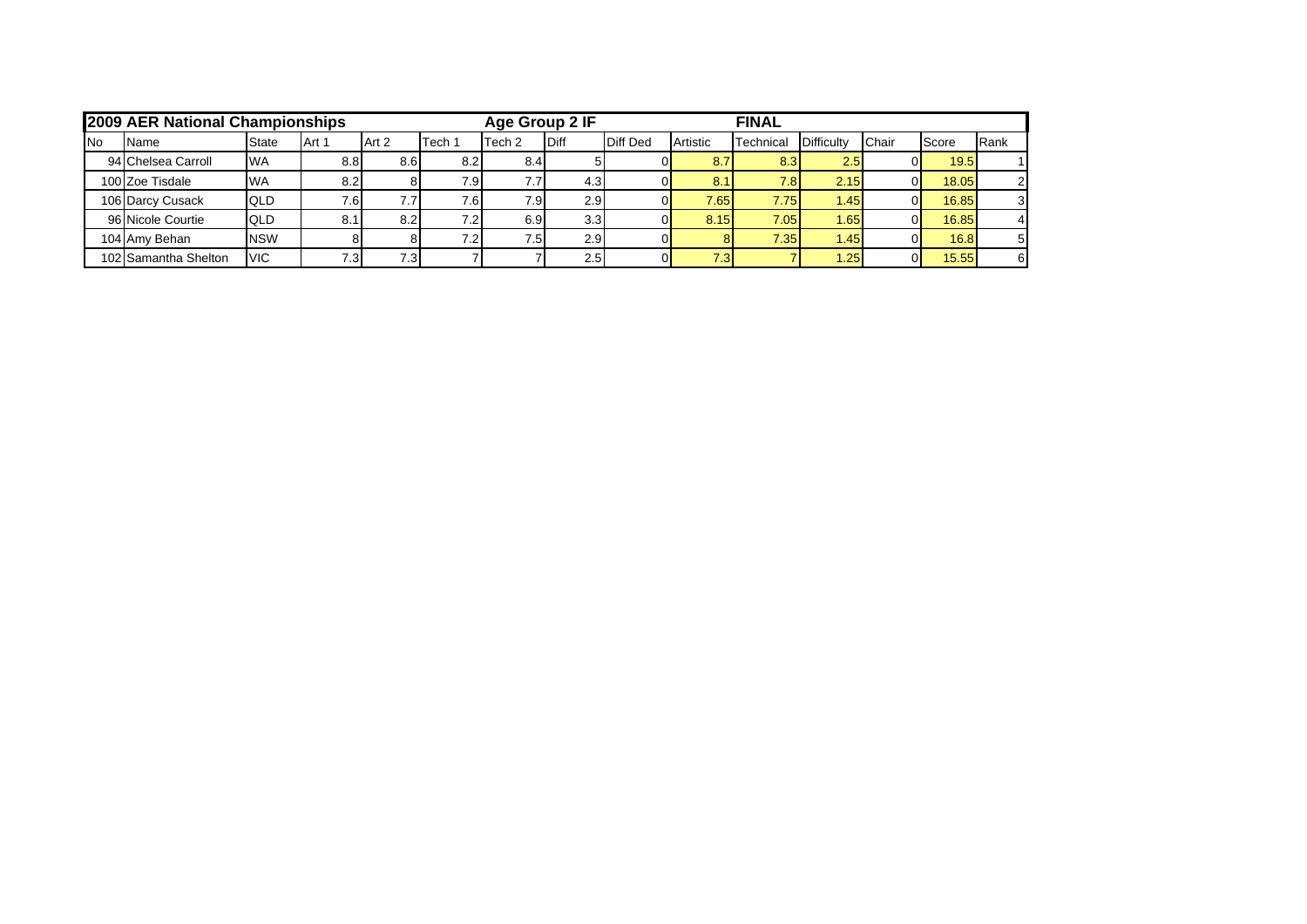| 2009       | <b>AER National Championships</b> |      |               |                  |                  | Group<br>Aae | 2 IM      |                   |                | <b>FINAL</b> |               |    |      |  |
|------------|-----------------------------------|------|---------------|------------------|------------------|--------------|-----------|-------------------|----------------|--------------|---------------|----|------|--|
| <b>INo</b> | State<br><b>Name</b>              | Tech | Tech $\sim$   | Diff             | <b>Diff Ded</b>  | Artistic     | Technical | <b>Difficulty</b> | Chai           | Score        | <b>I</b> Rank |    |      |  |
| 108        | <b>Brenton Andreoli</b>           | VIC  | $\sim$<br>. ت | 7.3 <sub>l</sub> | 7.6 <sub>l</sub> | 7.6          | 3.4       | 0                 | 70<br><u>ຼ</u> | 7.6          | .             | эI | 16.6 |  |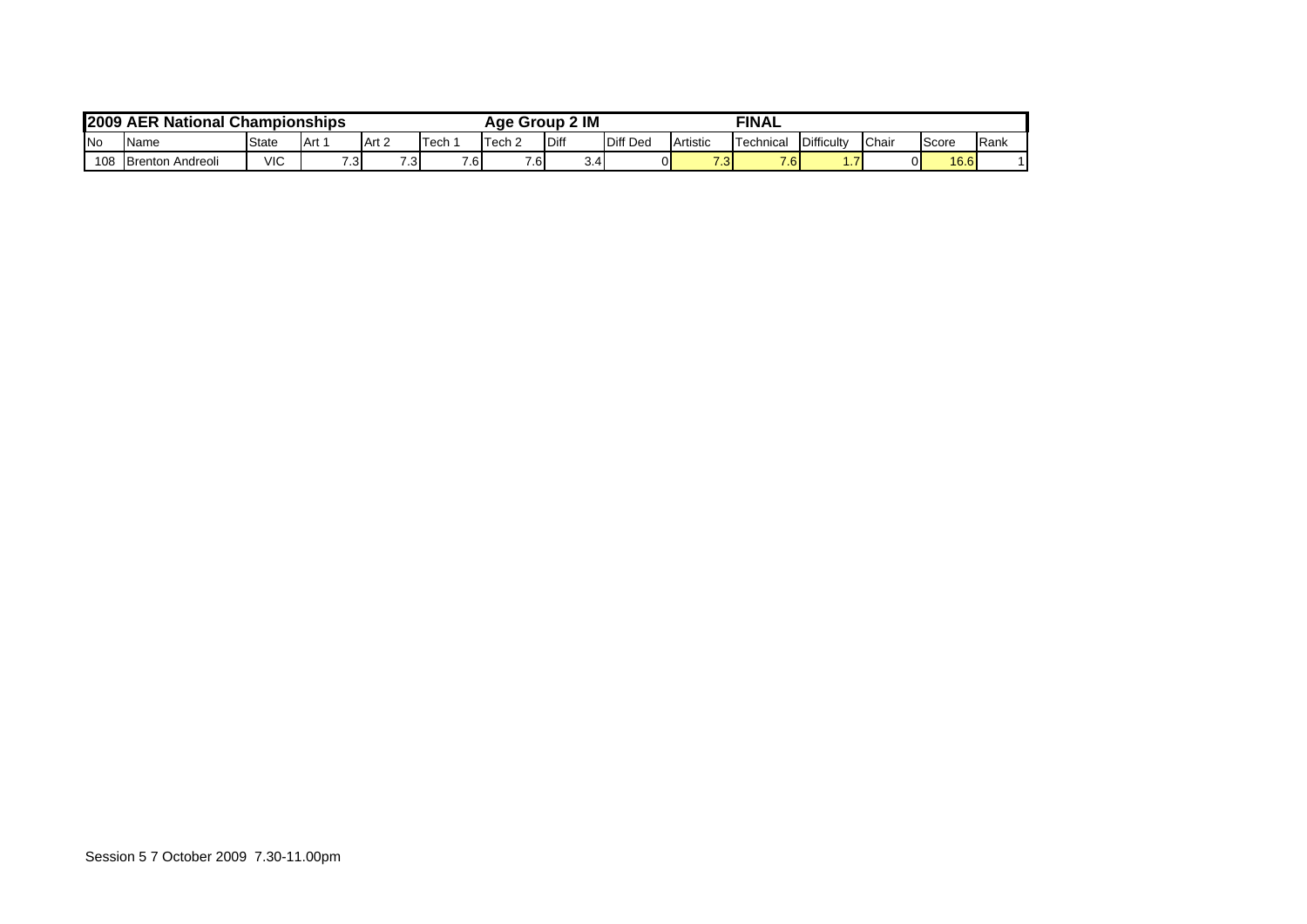|           | 2009 AER National Championships |            |       | <b>Elite Female</b> |        | <b>FINAL</b>      |      |                 |          |           |                   |       |       |      |
|-----------|---------------------------------|------------|-------|---------------------|--------|-------------------|------|-----------------|----------|-----------|-------------------|-------|-------|------|
| <b>No</b> | Name                            | State      | Art 1 | Art 2               | Tech 1 | Tech <sub>2</sub> | Diff | <b>Diff Ded</b> | Artistic | Technical | <b>Difficulty</b> | Chair | Score | Rank |
| 64        | <b>Elizabeth Kane</b>           | <b>WA</b>  | 8.6   | 8.5                 | 7.6    | 7.5               | 4.7  |                 | 8.55     | 7.55      | 2.35              | 0     | 18.45 |      |
| 76        | Sarah Salerno                   | <b>WA</b>  | 7.9   | 7.8                 | 6.9    | 7.3               | 5.9  |                 | 7.85     | 7.1       | 2.95              | 0     | 17.9  | ົ    |
| 74        | Koby Moore                      | <b>NSW</b> | 7.8   | 7.8                 | ⇁      | 7.7               | 4.3  |                 | 7.8      | 7.7       | 2.15              |       | 17.65 | 3    |
| 68        | Eloise Kane                     | <b>WA</b>  | 8.5   | 8.4                 | 7.2    | 7.1               | 3.7  |                 | 8.45     | 7.15      | 1.85              |       | 17.45 | 4    |
| 66        | Janelle Marsh                   | <b>WA</b>  | 7.8   | 77<br>.             | 7.4    | 7.5               | 4.3  |                 | 7.75     | 7.45      | 2.15              |       | 17.35 | 5    |
| 80        | Natasha Melacrinis              | <b>NSW</b> | 8.1   | 8.2                 |        | 7.3               | 4.1  |                 | 8.15     | 7.15      | 2.05              | 0     | 17.35 | 6    |
| 78        | Sarah Millar                    | <b>WA</b>  | 7.3   | 7.3                 | 7.1    | 7.2               | 3.2  |                 | 7.3      | 7.15      | 1.6               | 0     | 16.05 | ⇁    |
| 72        | Jessica Baker                   | <b>VIC</b> |       |                     |        |                   |      |                 |          | $\Omega$  | $\Omega$          |       |       | 8    |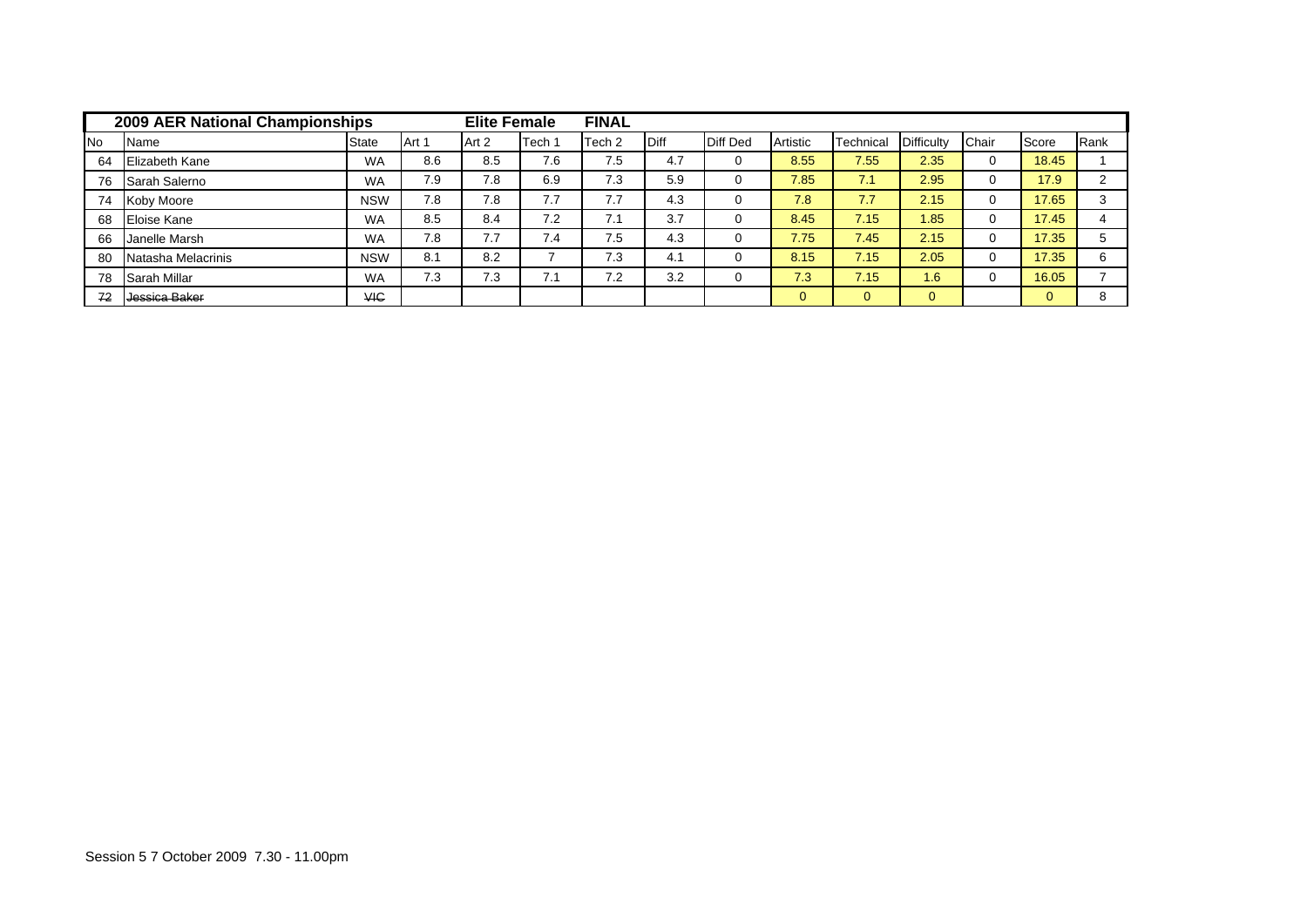|            | 2009 AER National Championships      |              |       | <b>Elite Pair</b> |      | <b>FINAL</b>      |             |                 |          |           |            |              |       |              |
|------------|--------------------------------------|--------------|-------|-------------------|------|-------------------|-------------|-----------------|----------|-----------|------------|--------------|-------|--------------|
| <b>INo</b> | Name                                 | <b>State</b> | Art 1 | Art 2             | Tech | Tech <sub>2</sub> | <b>Diff</b> | <b>Diff Ded</b> | Artistic | Technical | Difficulty | <b>Chair</b> | Score | <b>IRank</b> |
| -84        | <b>Elizabeth Kane</b><br>Eloise Kane | WA           | 8.4   | 8.4               | 7.8  | .5                | 5.5         |                 | 8.4      | 7.65      | 2.75       | 0.2          | 18.6  |              |
| -82        | Cameron Brown<br>Laura Ellul         | VIC          | 6.4   | 6.3               | 6.8  | 6.6               | 4.6         |                 | 6.35     | 6.7       | 2.3        |              | 15.35 |              |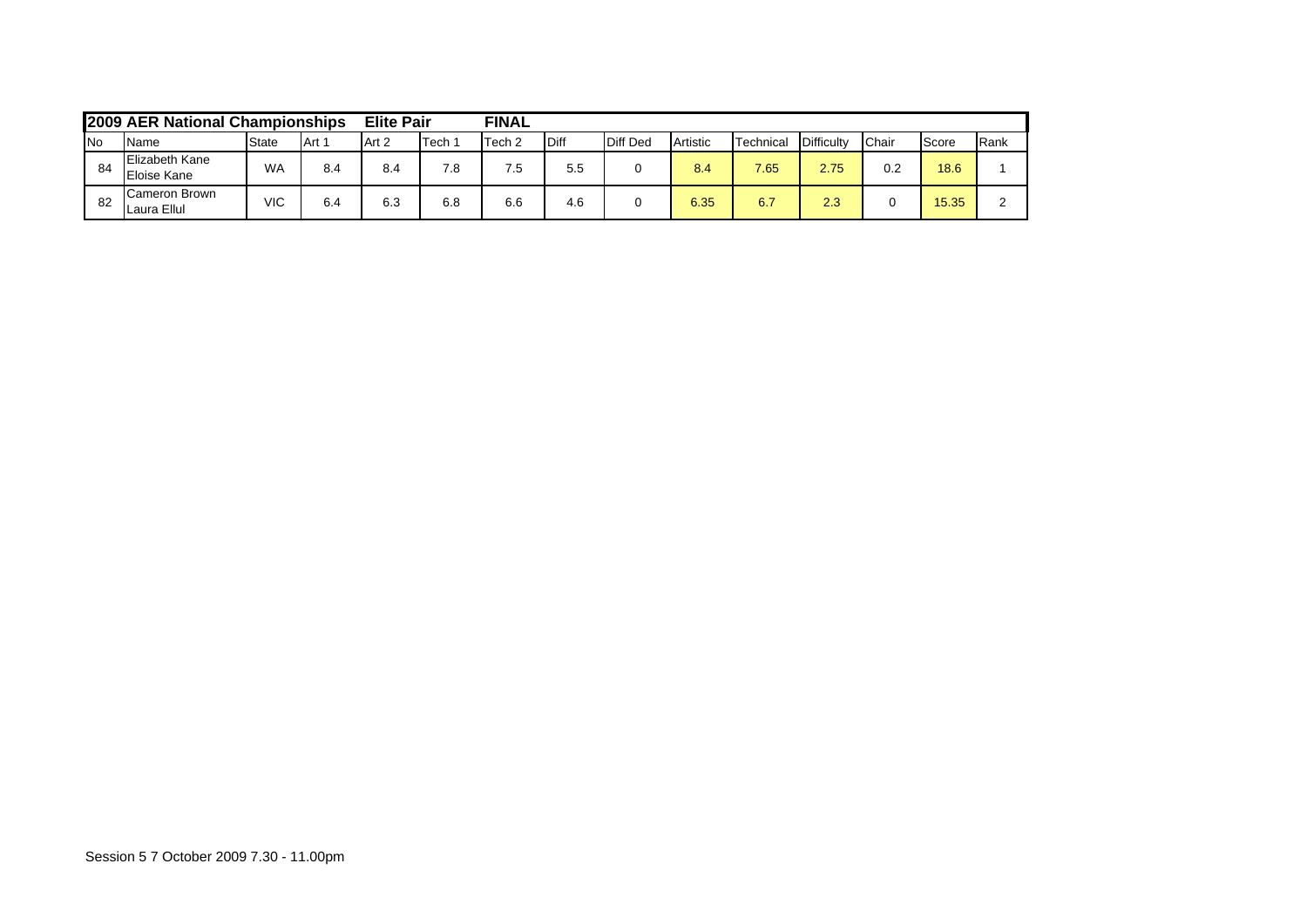|            | 2009 AER National Championships |              |     |                  |      | Elite IM |              |                 |          | <b>FINAL</b>     |                   |       |       |      |
|------------|---------------------------------|--------------|-----|------------------|------|----------|--------------|-----------------|----------|------------------|-------------------|-------|-------|------|
| <b>INo</b> | Name                            | <b>State</b> | Art | Art 2            | Tech | Tech 2   | <b>IDiff</b> | <b>Diff Ded</b> | Artistic | <b>Technical</b> | <b>Difficulty</b> | Chair | Score | Rank |
| 112        | Kieran Gorman                   | <b>WA</b>    | 9.2 | 9.3 <sub>l</sub> | 8.8  | 8.7      | 6.6          |                 | 9.25     | 8.75             | 3.3               | ΩI    | 21.3  |      |
| 111        | Cameron Brown                   | VIC          |     |                  | 6.8  |          | 4.4          |                 |          | 6.95             | $\Omega$<br>ے.ء   | 01    | 16.25 | ി    |